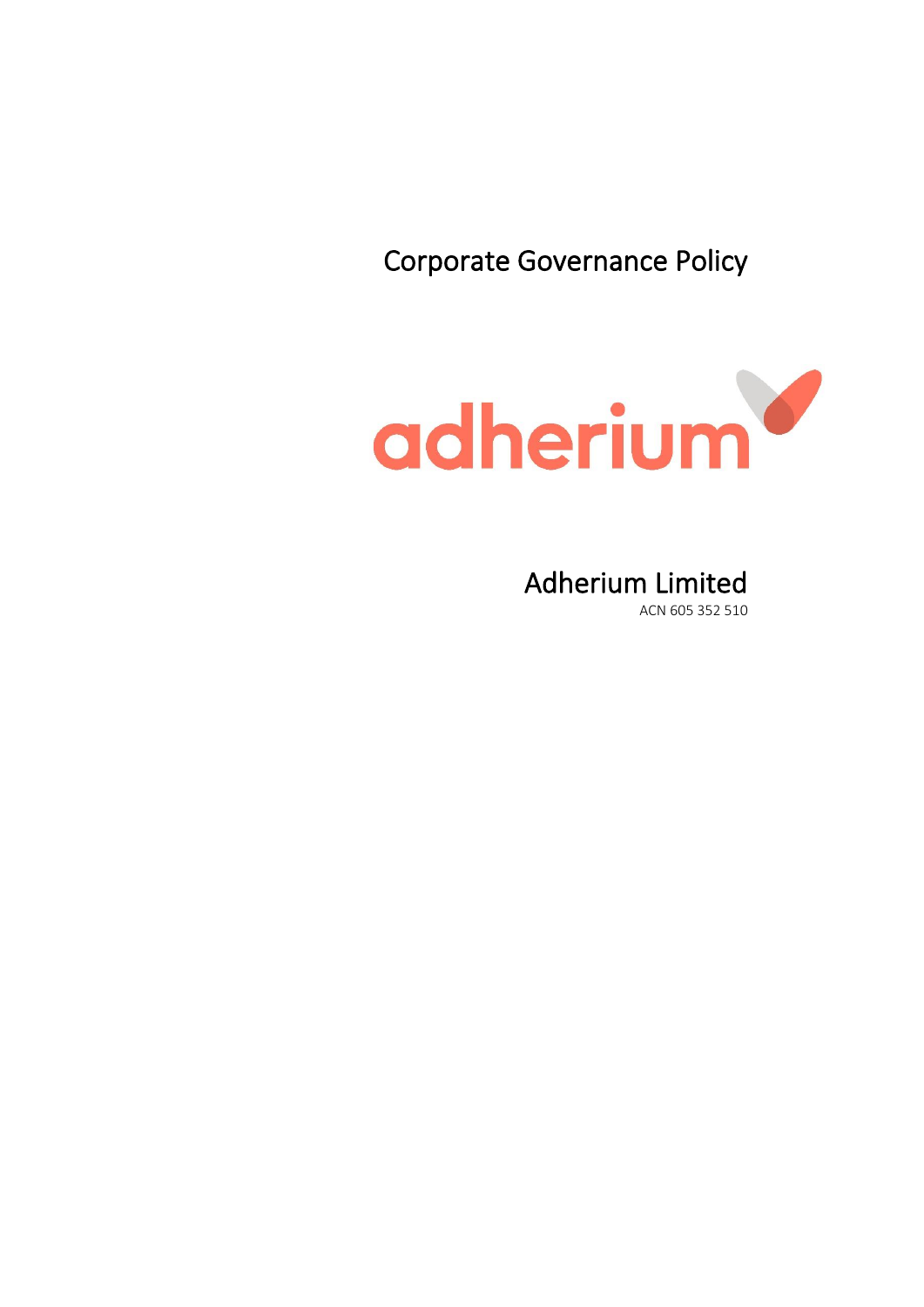# Table of Contents

| 1.           | <b>Primary Board Charter</b>                  | $\overline{2}$ |
|--------------|-----------------------------------------------|----------------|
| 1.1          | Responsibilities and functions of the Board   | $\overline{2}$ |
| 1.2          | Composition of the Board                      | $\mathsf 3$    |
| 1.3          | Appointment and retirement of directors       | $\mathsf 3$    |
| 1.4          | Board meetings                                | 5              |
| 1.5          | Remuneration of directors                     | 6              |
| 1.6          | Board appraisal                               | 6              |
| 1.7          | Directors' other interests                    | 6              |
| 1.8          | Independent professional advice               | $\overline{7}$ |
| 1.9          | Agreement for provision of information to ASX | $\overline{7}$ |
| 1.10         | Buying and selling shares                     | $\overline{7}$ |
| 1.11         | Continuous disclosure                         | $\overline{7}$ |
| 1.12         | Director education                            | 8<br>8         |
| 1.13<br>1.14 | Compliance officer<br><b>Board committees</b> | 8              |
| 1.15         | Company Secretary                             | 8              |
|              |                                               |                |
| 2.           | <b>Diversity Charter</b>                      | 9              |
| 2.1          | Key principles                                | 9              |
| 2.2          | Measurable objectives                         | 9              |
| 2.3          | Disclosure requirements                       | 10             |
| 3.           | <b>Securities Trading Charter</b>             | 10             |
| 3.1          | Meanings                                      | 10             |
| 3.2          | Trading in Securities - position at law       | 11             |
| 3.3          | Communication of Inside Information policy    | 11             |
| 3.4          | Securities trading policy                     | 11             |
| 4.           | <b>Audit and Risk Charter</b>                 | 14             |
| 4.1          | General scope and authority                   | 14             |
| 4.2          | Composition                                   | 14             |
| 4.3          | Meetings                                      | 15             |
| 4.4          | Authority                                     | 15             |
| 4.5          | Duties and responsibilities                   | 16             |
| 4.6          | Fees and expenses                             | 19             |
| 4.7          | Review of terms of reference                  | 19             |
| 4.8          | Distribution of terms of reference            | 19             |
| 5.           | Nomination and Remuneration Charter           | 20             |
| 5.1          | General scope and authority                   | 20             |
| 5.2          | Composition                                   | 21             |
| 5.3          | Meetings                                      | 21             |
| 5.4          | Authority                                     | 22             |
| 5.5          | Duties and responsibilities                   | 22             |
| 5.6          | Fees and expenses                             | 24             |
| 5.7          | Review of terms of reference                  | 24             |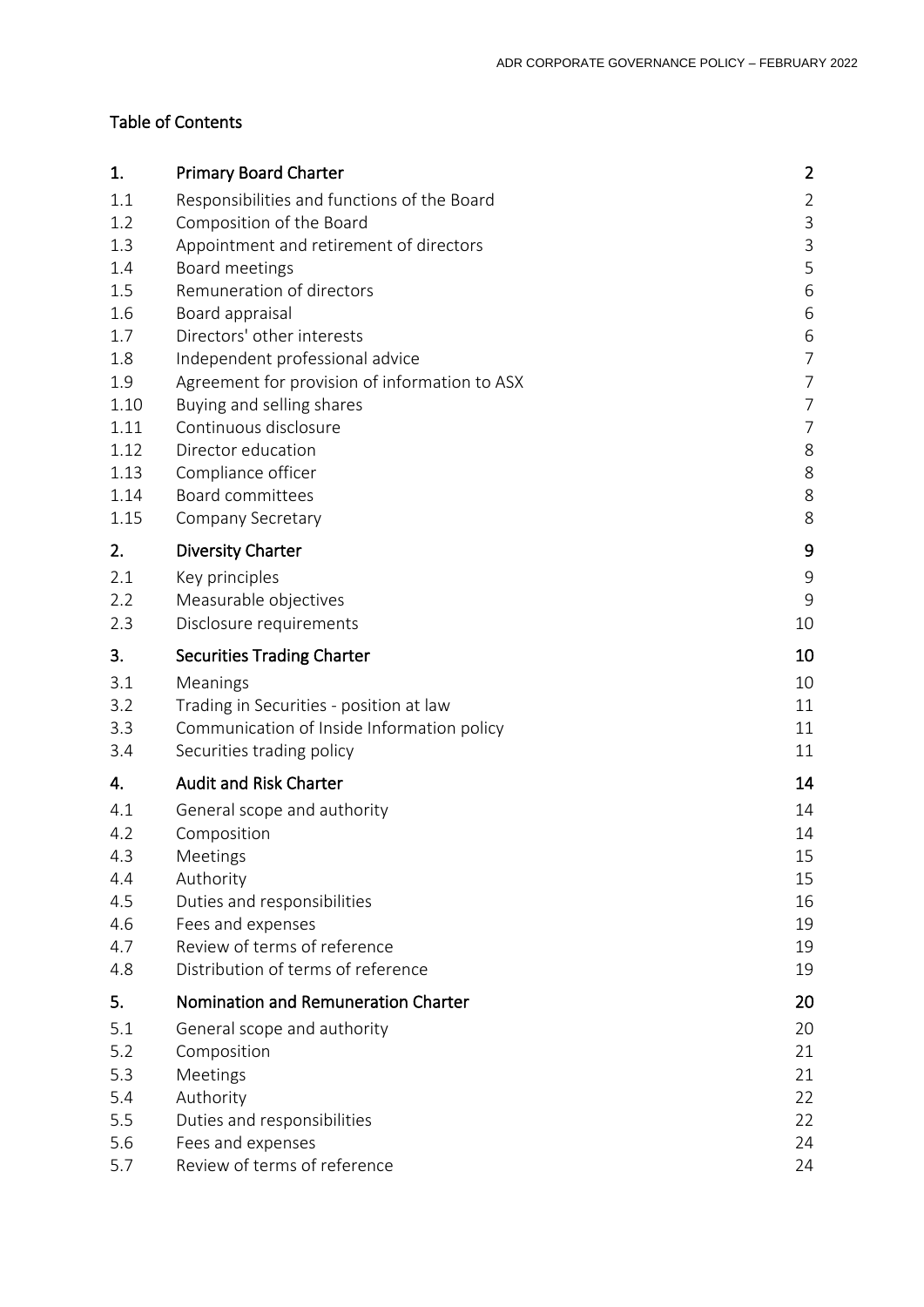| 5.8  | Distribution of terms of reference                 | 25 |
|------|----------------------------------------------------|----|
| 6.   | Supplementary policies (including Code of Conduct) | 25 |
| 6.1  | Code of Conduct                                    | 25 |
| 6.2  | <b>Standards of Conduct</b>                        | 25 |
| 6.3  | Conflict of interest                               | 27 |
| 6.4  | Anti-bribery and Corruption Policy                 | 27 |
| 6.5  | Gifts, Hospitality and Entertainment Policy        | 28 |
| 6.6  | Donations and Sponsorships                         | 29 |
| 6.7  | Disclosures to the Investment Community            | 29 |
| 6.8  | Shareholder communications strategy                | 30 |
| 6.9  | Directors and Board performance evaluation         | 31 |
| 6.10 | Senior Management and Board performance evaluation | 32 |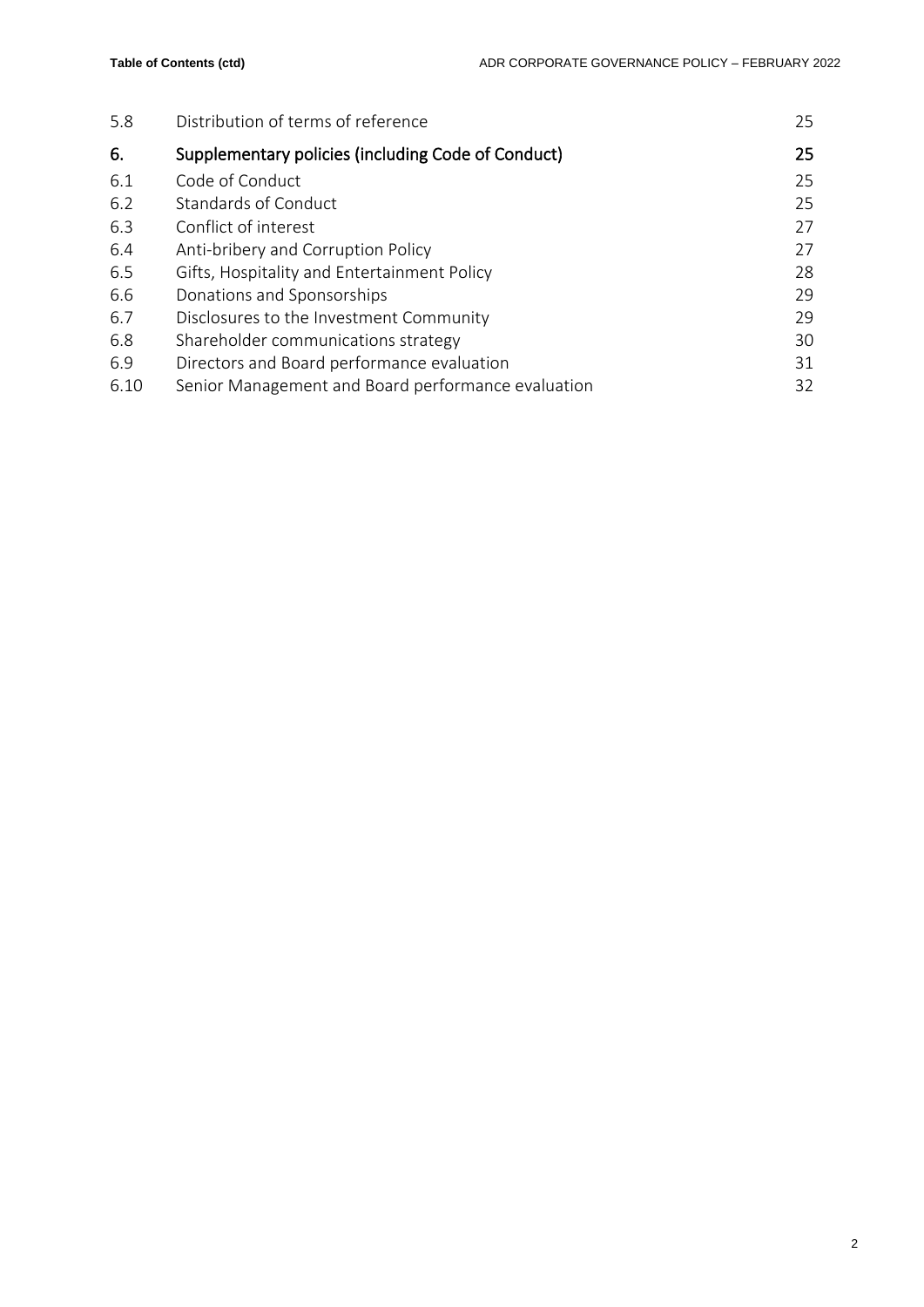# Corporate Governance Policy

# Introduction

Corporate governance refers to the system by which companies are directed and managed. It influences how the objectives of a company are set and achieved, how risk is monitored and assessed, and how performance is optimised. What constitutes good corporate governance will evolve with the changing circumstances of a company and must be tailored to meet those circumstances.

# ASX's best practice recommendations

The ASX Corporate Governance Council (Council) released the 4th Edition of the Corporate Governance Principles and Recommendations on 27 February 2019. This document articulates 8 core principles and 35 best practice recommendations that in the Council's view, are likely to achieve good governance outcomes and meet the reasonable expectations of most investors in most situations.

The board of directors (Board) of Adherium Limited ACN 605 352 510 (Company) supports the core principles and best practice recommendations published by the Council. The current policies, procedures and practices of the Company as contained in this Corporate Governance Policy (Policy) comply with the Council's principles and best practice recommendations.

# Company corporate governance policy and charters

The Company has adopted the following corporate governance charters:

- 1. Primary Board Charter
- 2. Diversity Charter
- 3. Securities Trading Charter
- 4. Audit and Risk Charter
- 5. Nomination and Remuneration Charter
- 6. Supplementary policies (including code of conduct)

Attached are copies of each of the above charters as adopted by the Board.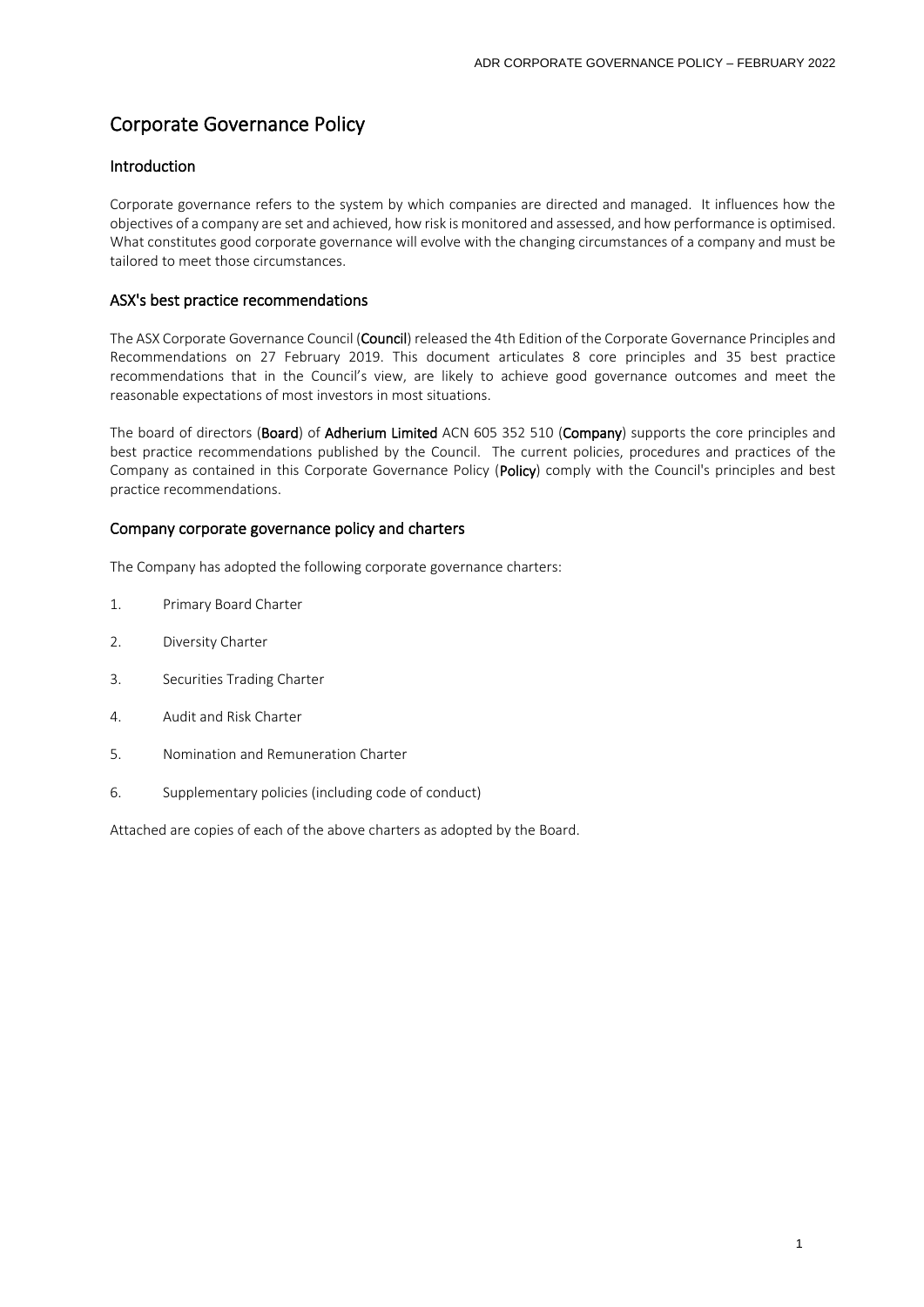# 1. Primary Board Charter

This policy sets out the major principles adopted by the Board to manage its affairs and enable it to discharge its responsibilities. It operates in conjunction with the constitution of the Company and relevant laws (including under the *Corporations Act 2001 (Cth)* (Corporations Act) and ASX Listing Rules.

# 1.1 Responsibilities and functions of the Board

The Board is responsible for setting the purpose, values and strategic direction of the Company and for overseeing and monitoring its businesses and affairs. Directors are accountable to the shareholders for the Company's performance. The Board's overriding objective is to increase shareholder value within an appropriate framework that protects the rights and enhances the interests of all shareholders, whilst ensuring that the Company is properly managed. Directors must fulfil their fiduciary obligations to shareholders, but will also take into consideration the interests of other stakeholders in the Company, including employees, customers, creditors and others with a legitimate interest in the Company's affairs.

The Board reviews and approves the Company's business plans and guiding policies. Day to day management of the Company's affairs and implementation of its strategy and policy initiatives are delegated to the Chief Executive Officer (or equivalent role) and by him or her to other senior executives. For guidance, the Board has also developed a broad set of policies (included as Section 6 to this Policy) describing an employee code and standards of conduct, the position on bribery, corruption, gifts and donations, how to deal with conflicts of interest, disclosure to the investment community, shareholder communication strategy and performance evaluation of the Board.

The primary functions of the Board include:

- » Defining the purpose, approving the corporate values and code of conduct, and setting overall goals for the Company;
- » setting strategies, objectives and plans for the Company's businesses to achieve these goals;
- » ensuring that business risks are identified and approving systems and controls to manage those risks and monitor compliance;
- » monitoring the effectiveness of the governance framework;
- » approving the Company's major human resources policies for alignment with its purpose and values, and overseeing the development strategies for senior and high performing executives;
- » approving financial plans and annual budgets;
- » monitoring executive management and business performance in the implementation and achievement of strategic and business objectives;
- » approving key management recommendations (such as major capital expenditure, acquisitions, divestments, restructuring and funding);
- » appointing and removing the Chief Executive Officer and ratifying the appointment and removal of executives reporting directly to the Chief Executive Officer (senior executives);
- » reporting to shareholders on the Company's strategic direction and performance including constructive engagement in the development, execution and modification of the Company's strategies;
- » overseeing the management of occupational health and safety and environmental performance;
- » determining that satisfactory arrangements are in place for auditing the Company's financial affairs;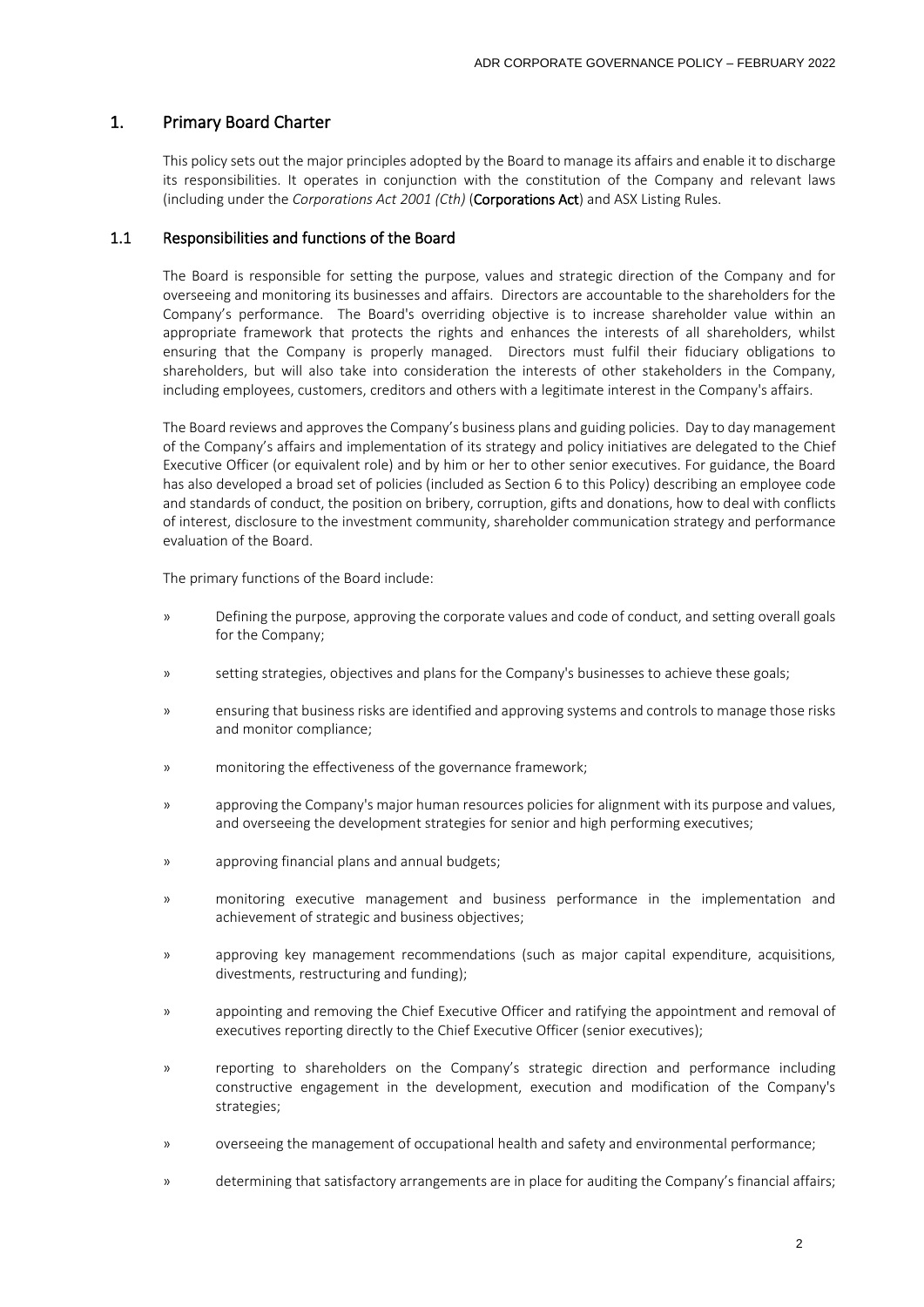» meeting statutory and regulatory requirements and overseeing the way in which the business risks and the assets of the Company are managed.

# 1.2 Composition of the Board

The composition of the Board is determined using the following principles:

- » The Board is comprised of a minimum of *3* and a maximum of *10* directors. The directors have power under the Company's constitution to determine the maximum number of directors from time to time, above *3* but not more than *10* directors.
- » The Chairman of the Board is to be an independent non-executive director and is not to be the Chief Executive Officer of the Company.
- » Independent non-executive directors shall always comprise at least half of the Board.
- » The Board in considering "independence" is to have regard to the ASX's published "Corporate Governance Principles and Recommendations" (ASX Recommendations) and in particular the ASX views of the factors relevant to independence (as outlined in Box 2.3 of the ASX Recommendations) in each case, the materiality of the interest, position, association or relationship needs to be assessed to determine whether it might interfere, or might reasonably be seen to interfere, with the director's capacity to bring an independent judgement to bear on issues before the board and to act in the best interests of the entity and its security holders generally.

# 1.3 Appointment and retirement of directors

The Nomination and Remuneration Committee will regularly review the composition of the Board and if it is considered appropriate to appoint new directors to the Board, will arrange for the matter to be discussed at a full Board meeting. Nominations are received and reviewed by the Board. The Board will then determine any special qualifications, experience or other prerequisites for the new director, and the manner of selecting such a director. The Nomination and Remuneration Committee will ensure that appropriate checks (including checks as to the person's character, experience, education, criminal record and bankruptcy history) are undertaken before it appoints a person, or puts forward to shareholders a new candidate for election as a director.

The Nomination and Remuneration Committee may use external consultants to access a wide base of potential directors, considering the range of skills and experience required in light of:

- » the current composition of the Board;
- » the need for independence;
- » the need for diversity in succession planning
- » the strategic direction and progress of the Company
- » knowledge of specific aspects of the industry; and
- » the geographic spread and diversity of the Company's business.

If the need for a new Board member is identified and appointed as a casual vacancy, the appointee must stand for election at the next general meeting of shareholders. In order to provide greater transparency around the appointment process, the Company will provide the following information to shareholders on the election of directors:

» an overview of the process used to identify candidates, including use of a skills matrix or external consultants;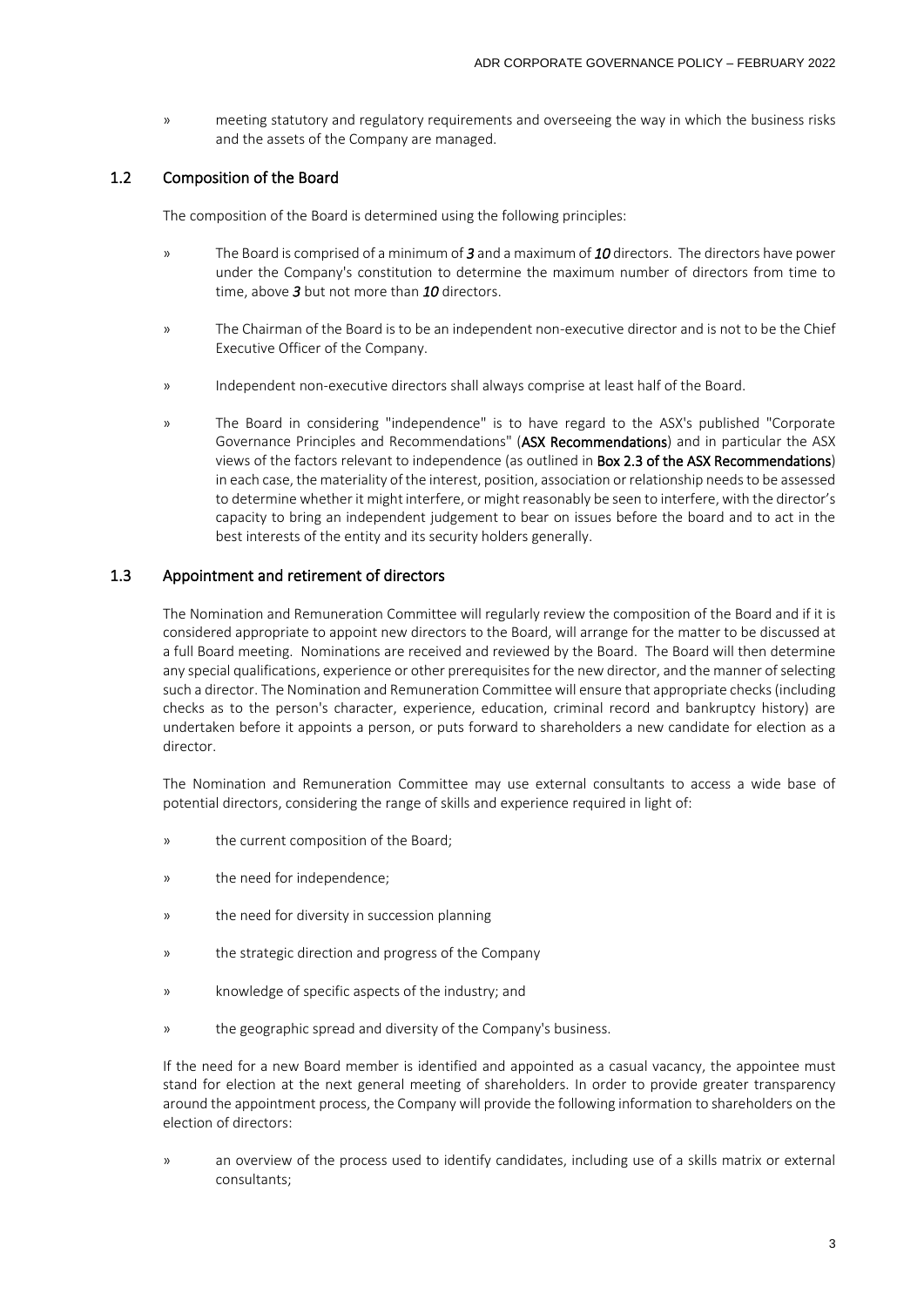- » steps taken to ensure a diverse range of candidates are considered;
- » factors taken into account in the selection process; and
- » a statement from the Board as to whether it supports the proposed candidate(s) nomination.

The following information about the candidate standing for election or re-election as a director should be provided to shareholders to enable them to make an informed decision on whether or not to elect or re-elect the candidate:

- » biographical details, including their relevant qualifications and experience and the skills they bring to the Board;
- » details of any other material directorships currently held by the candidate;
- » in the case of a candidate standing for election as a director for the first time:
	- any material adverse information revealed by the checks the Company has performed about the director;
	- details of any interest, position, association or relationship that might influence, or reasonably be perceived to influence, in a material respect his or her capacity to bring an independent judgement to bear on issues before the Board and to act in the best interests of the Company and its shareholders generally;
	- if the Board considers that the candidate will, if elected, qualify as an independent director, a statement to that effect;
- » in the case of a candidate standing for re-election as a director:
	- the term of office currently served by the director;
	- if the Board considers the director to be an independent director, a statement to that effect; and
- » a statement by the Board as to whether it supports the election or re-election of the candidate, and a summary of the reasons as to why the Board has taken this view.

A candidate for appointment or election as a non-executive director should provide the Board or nomination committee with the information above and a consent for the Company to conduct any background or other checks the Company would ordinarily conduct. The candidate should also provide details of his or her other commitments and an indication of time involved, and should specifically acknowledge to the Company that he or she will have sufficient time to fulfil his or her responsibilities as a director.

No director except a Managing Director may hold office for a period in excess of 3 years, or beyond the third annual general meeting (AGM) following the director's election, whichever is the longer, without submitting himself or herself for re-election.

One third of all directors, except a Managing Director, will retire by rotation each year but may offer themselves for re-election for a further 3-year period.

The Company does not have a policy with regard to establishing a maximum term for the appointment of a director.

The Company will enter into written agreements with each director and senior executive, which will set out the terms of their appointment.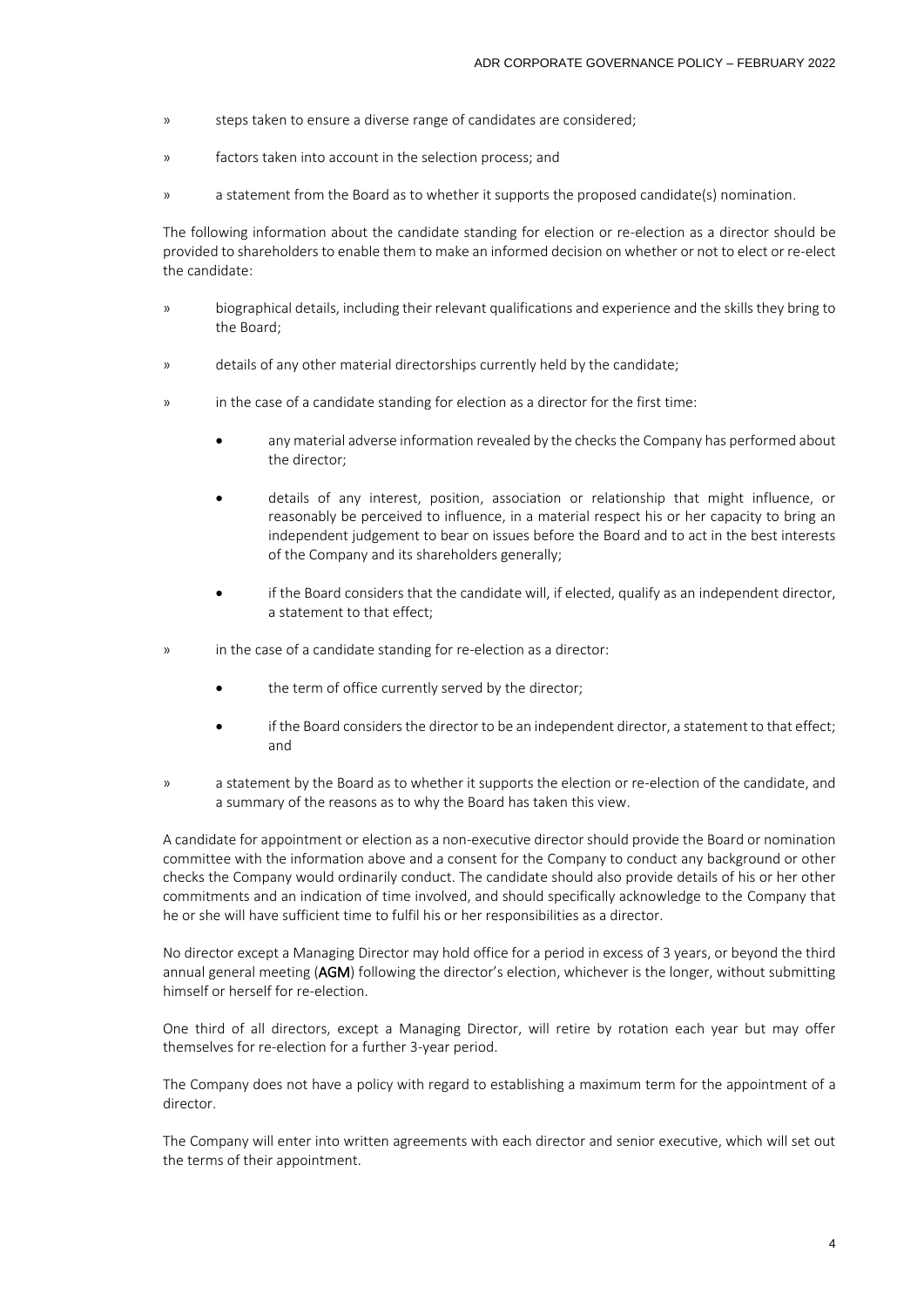In the case of a non-executive director, the agreement should generally set out:

- » the term of appointment;
- » the time commitment envisaged, including any expectations regarding involvement with committee work and any other special duties attaching to the position;
- » remuneration, including superannuation entitlements;
- » the requirement to disclose directors' interests and any matters which may affect the director's independence;
- » the requirement to comply with key corporate policies, including the Company's code of conduct and its trading policy;
- » the Company's policy on when directors may seek independent professional advice at the expense of the Company (which generally should be whenever directors, especially non-executive directors, judge such advice necessary for them to discharge their responsibilities as directors);
- » the circumstances in which the director's office becomes vacant;
- » indemnity and insurance arrangements;
- » ongoing rights of access to corporate information; and
- » ongoing confidentiality obligations.

In the case of an executive director or other senior executive, the agreement should generally set out the information above (to the extent applicable), as well as:

- » a description of their position, duties and responsibilities;
- » the person or body to whom they report;
- » the circumstances in which their service may be terminated (with or without notice); and
- » any entitlements on termination.

#### 1.4 Board meetings

Board meetings will be held on a quarterly basis at a minimum. All directors are expected to prepare fully for all Board meetings, and to attend as many Board meetings as is reasonably practicable.

The Board meeting agenda and relevant papers will be distributed to all directors at least 4 business days prior to the meeting.

Directors are expected to be available (including via telephone or video conference) for the full duration of the meeting as notified in the meeting agenda.

Directors will keep confidential Board discussions, deliberations and decisions that are not publicly known. Outside the boardroom, directors support the letter and spirit of Board decisions.

Confidential information received by a director in the course of the exercise of directorial duties remains the property of the Company and it is improper to disclose it, or allow it to be disclosed, unless that disclosure has been properly authorised, or is required by law.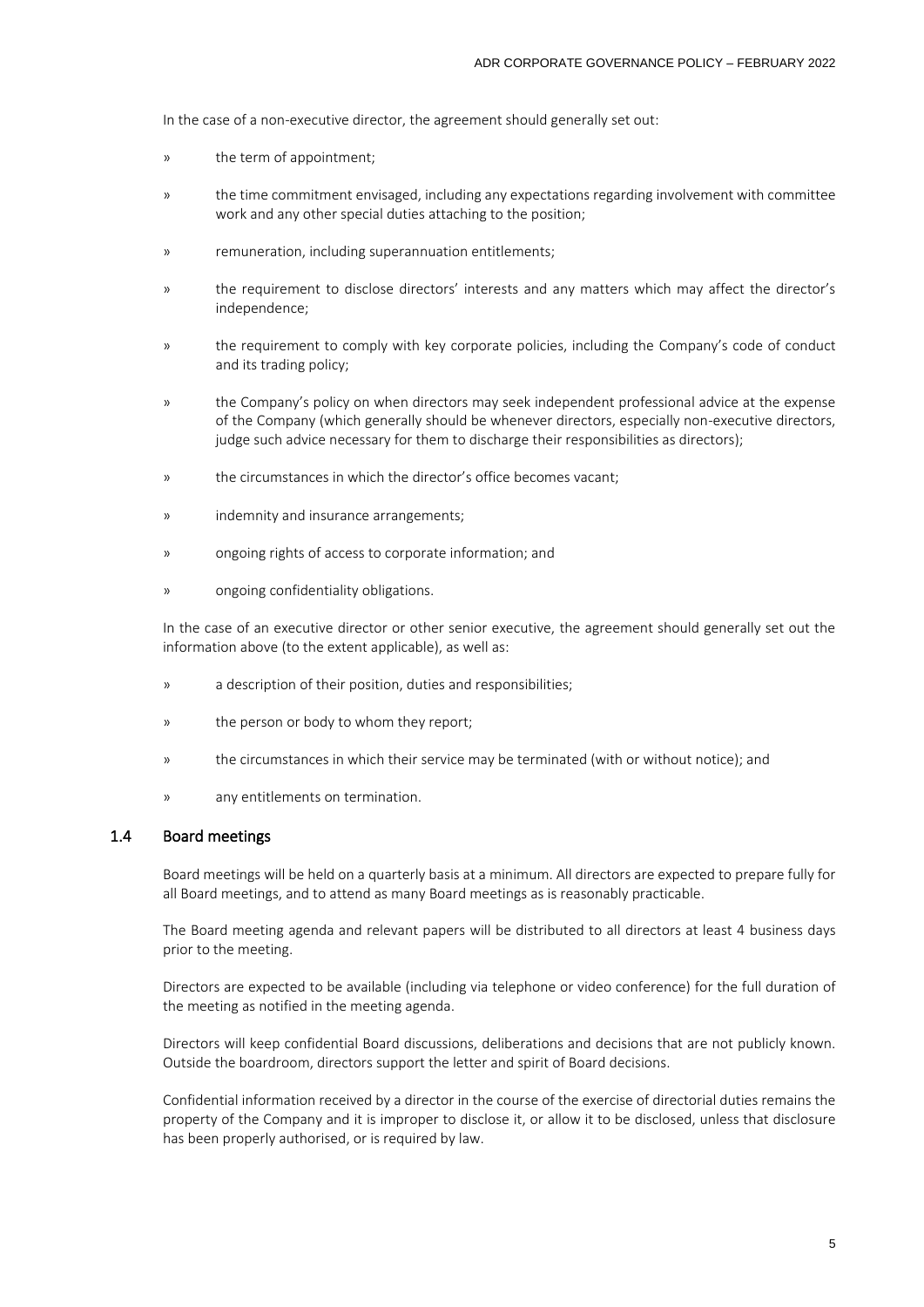The Board has established a number of Board committees to assist in the execution of its responsibilities. In addition to these permanent committees, it is the practice of the Board to establish ad hoc sub committees on an "as needed" basis. All directors are expected to be available for membership of these committees, to prepare fully for relevant committee meetings, and to attend as many meetings of Board committees and sub-committees, of which they are a member, as is reasonably practicable. The agenda and papers for Board committee meetings will be distributed at least 4 business days prior to each meeting.

In addition to formal Board and committee meetings, directors are also required to attend functions and activities on behalf of the Company. This will include meetings with staff, customers and suppliers. All directors are expected to make themselves available for these functions and activities.

## 1.5 Remuneration of directors

Executive directors receive no extra remuneration for their service on the Board beyond their executive salary package and participation in any employee incentive plan as approved by shareholders.

Remuneration of non-executive directors is determined in maximum aggregate by the shareholders, and is allocated by the Board on the recommendation of the Nomination and Remuneration Committee. The Nomination and Remuneration Committee will take independent advice in respect to directors' fees on an as needed basis.

Directors' fees are paid on a gross fees basis (except GST where applicable). There is no separate payment made for attendance at Board committee meetings or for other attendances to Company or Board activities. Directors do have the option of packaging their fees on the same basis as executives (e.g. superannuation, motor vehicles).

Directors are not required to hold shares in the Company as part of their appointment.

The reasonable expenses incurred by a director in discharging their obligations and performing their duties will be reimbursed by the Company, consistent with Company policies which are established from time to time.

There is no remuneration, reward or other benefits to non-executive directors upon the cessation of them holding office as a director.

# 1.6 Board appraisal

A structured process has been established to review and evaluate the performance of the Board. Annually a survey of directors is coordinated by the Chairman to review the role of the Board, to assess the performance of the Board over the previous period and to examine ways of assisting the Board in performing its duties more effectively, such as through further education.

#### 1.7 Directors' other interests

Directors' other interests, which are likely to conflict with the interests of the Company, are declared by the relevant director at the time the interest arises or the potential conflict becomes apparent. If a conflict actually arises, the director concerned will absent himself from the meeting at which the issue is discussed and will abstain from voting on the issue.

Each director is required to provide and to continually update the Company with details of their other interests (for example employment, directorships, potential conflicts of interest, interests in contracts to which the Company is party, related party transactions, family ties) both before and during the holding of office. Directors are also asked to seek the Company's approval before accepting any new role that could impact upon the time commitment expected of the director or give rise to a conflict of interest.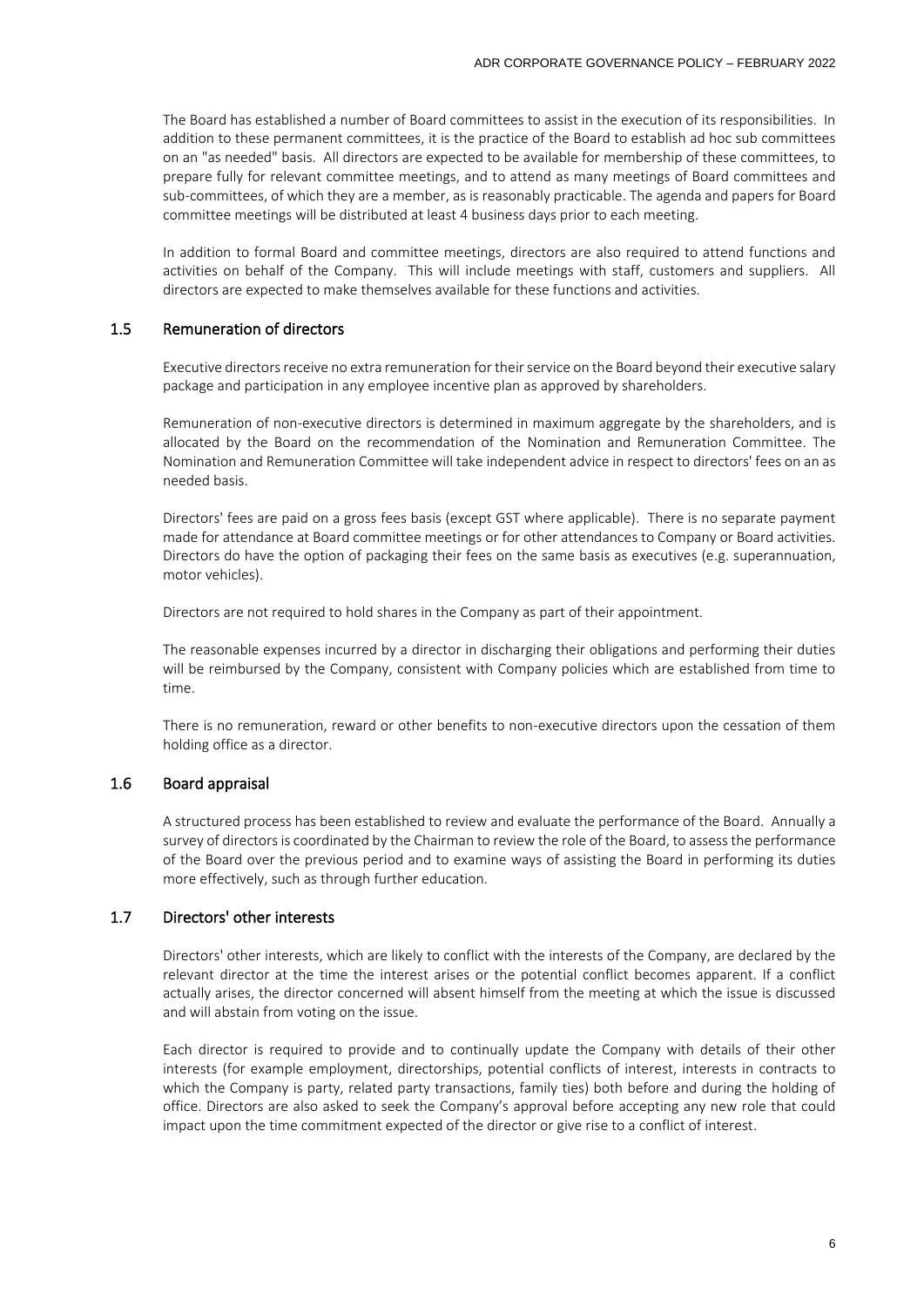# 1.8 Independent professional advice

Each director has the right, with the prior approval of the Chairman, not to be withheld except in case of an unreasonable request by a director, to seek independent legal and other professional advice at the Company's expense concerning any aspect of the Company's operations or undertakings in order to fulfil his or her duties and responsibilities as a director.

Where the Chairman wishes to obtain independent professional advice, the Chairman must obtain the prior authorisation of the chairman of the Audit and Risk Committee, not to be withheld except in case of an unreasonable request by the Chairman.

A copy of all such advice must be provided immediately to the Chairman, and made available at the next Board meeting following receipt of the advice, unless it is privileged according to law and would thereby be available to another party to proceedings to which the director is also a party.

#### 1.9 Agreement for provision of information to ASX

Where the Company is required under the ASX Listing Rules and in contracts relevant to its securities to provide information to the ASX, then the Company will enter into an agreement with each of the directors obliging them to provide the necessary information to the Company to enable the Company to discharge those obligations.

All directors are required to enter into such an agreement and to provide the specified information within the agreed timeframe.

#### 1.10 Buying and selling shares

The Corporations Act prohibits "insider trading" and imposes significant penalties where a breach of the insider trading laws occur.

Examples of "inside information" are profit projections, knowledge of large contracts won or lost, knowledge of a merger or takeover or sale or knowledge of a significant change in personnel. The offence is to use information to trade or cause others to trade in the Company's shares. Causing others to trade means to incite, induce, encourage, or tip off.

In response to the above, the Company has developed a separate Securities Trading Charter which directors comply with in all trading activities. This Securities Trading Charter:

- » recognises that it is the individual responsibility of each director, officer and employee to ensure that they comply with the spirit and the letter of the law of the insider trading laws;
- » prohibits directors, executives and employees from directly or indirectly buying, selling or otherwise trading in the Company's shares, or in shares of any other corporation where by reason of being a director of the Company or any other corporation they possess material, price sensitive information which is not generally available, or where buying or selling those shares in some way infringes the law against insider trading.

# 1.11 Continuous disclosure

The Board is aware of its obligations with respect to continuous disclosure of material information and embraces the principle of providing access to that information to the widest audience of investors. The Board will regularly review the effectiveness of the Company's procedures to ensure that continuous disclosure is maintained.

The Company, in accordance with the provisions of the Corporations Act and the ASX Listing Rules, advises ASX of any transaction conducted by directors in securities in the Company. A Board policy "*Disclosures to*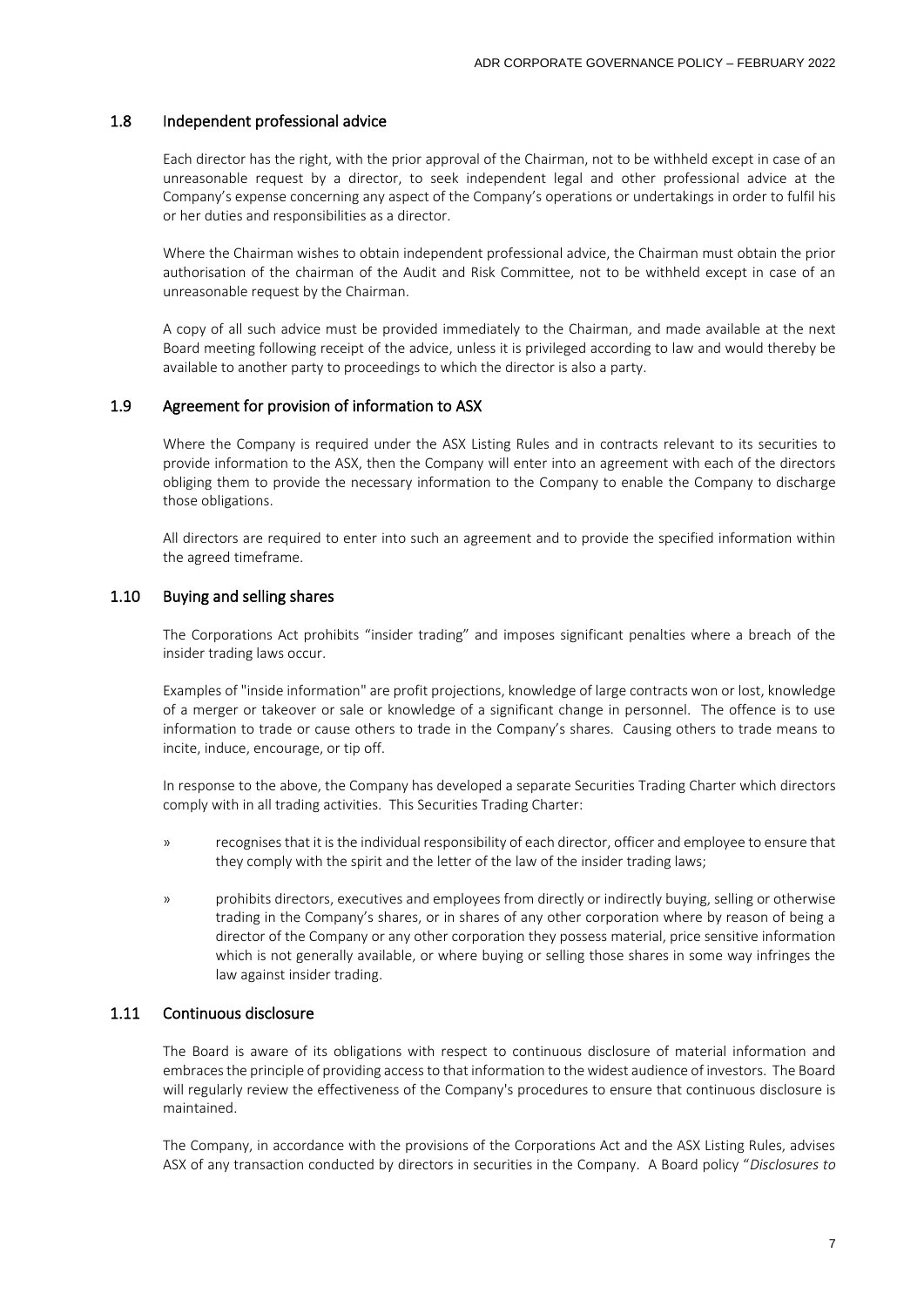*the Investment Community*" has been issued and all directors are required to comply with that policy. A copy of the policy forms part of Section 6 of this Policy.

# 1.12 Director education

The Company has an informal process to educate new and existing directors about the nature of its business, current issues and the corporate strategy, and the expectations concerning performance of directors.

# 1.13 Compliance officer

The Board ensures that at all times a responsible executive of the Company is appointed as the Compliance Officer of the Company. That Compliance Officer is responsible for arranging, monitoring and reporting to the Board upon the performance of all the compliance obligations of the Company. Unless a more appropriate officer is available, the Secretary of the Company will be appointed as the Compliance Officer.

# 1.14 Board committees

To ensure that the Board has adequate time to concentrate on strategy, planning and performance enhancement, the Board will delegate certain specific duties to Board committees. There are currently two committees that have been established, each with a defined charter, to assist and support the Board in the conduct of its duties and obligations. The structure and membership of the Committees and their charters are reviewed annually. Other committees may be constituted from time to time, as required.

# 1.15 Company Secretary

The Secretary of the Company is accountable directly to the Board, through the chair, on all matters to do with the proper functioning of the Board.

The role of the Company Secretary includes, among other things:

- » advising the Board and its committees on governance matters;
- » monitoring that Board and committee policy and procedures are followed;
- » coordinating the timely completion and despatch of Board and committee papers;
- » ensuring that the business at Board and committee meetings is accurately captured in the minutes; and
- » helping to organise and facilitate the induction and professional development of directors.

The decision to appoint a Company Secretary will be formally resolved by the Board in accordance with section 204D of the Corporations Act. The decision to remove a Company Secretary will be made or approved by the Board.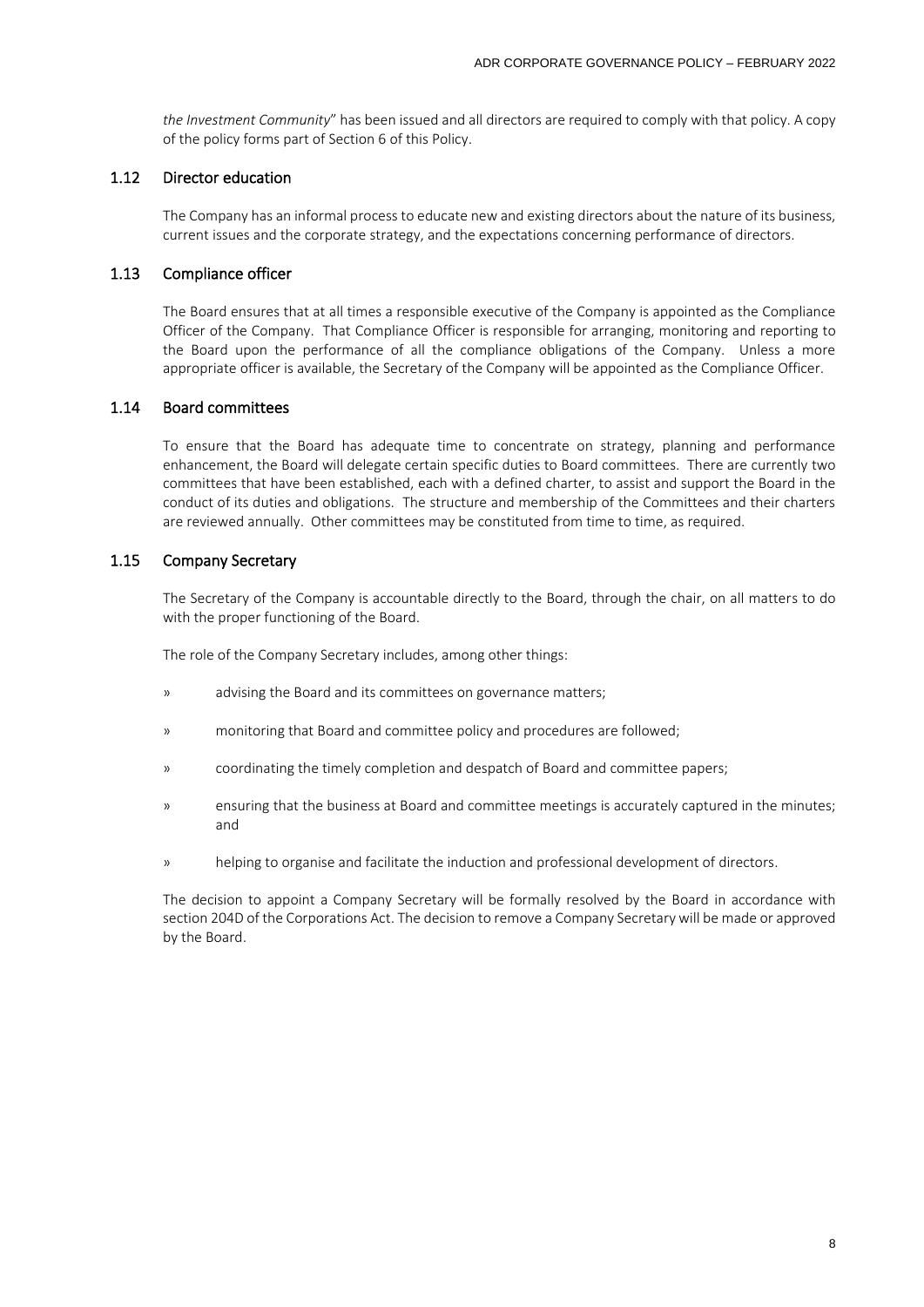# 2. Diversity Charter

This policy sets out the Company's approach to diversity including the key principles and measurable objectives used to support the achievement of diversity at all levels of the Company's workforce. The Company recognises that diversity occurs in many forms including, but not limited to, gender, age, ethnicity and cultural background.

The Company acknowledges that increased gender diversity is associated with better financial performance, greater innovation and has a positive impact on the entire economy. The Company aspires to promote a workplace environment that attracts, retains and supports a diverse range of talent. The Company recognises that, where possible, attracting and maintaining workforce diversity will enable us to most effectively achieve a leadership position in the field of digital health technologies addressing sub-optimal medicine use and remote patient management in chronic disease.

# 2.1 Key principles

The following principles underpin the Company's approach to diversity:

- » fostering a culture supportive of diversity at all levels within the Company will enhance the recruitment, development and retention of a talented and motivated workforce;
- » achieving an appropriate level of diversity will require establishing and maintaining career and leadership development programs;
- » a necessary aspect of achieving diversity includes removing barriers to diversity;
- » measurable objectives should be transparent and fit for purpose; and
- » steps taken to support the Company's diversity objectives should be consistent with the established approach to performance and reward.

# 2.2 Measurable objectives

The Board is required to establish measurable objectives for achieving gender diversity and may choose to establish such objectives in relation to other aspects of diversity. On an annual basis, the Board will review these objectives and any progress made towards achieving them. Additionally, the Board, or an appropriate Board committee, should annually review and report on the placement of men and women in the workplace, their relative proportions and the roles in which they are employed.

The Board, and/ or relevant Board Committee will establish the following measurable objectives:

- » an internal review mechanism that assesses the effectiveness of the diversity policy; and
- » appropriate workforce representation targets or other measurement tools that will identify the achievement of gender diversity objectives.

In addition, the measurable objectives may include:

- » developing and implementing a diversity plan;
- » reviewing recruitment procedures; and
- » reviewing female participation in leadership development initiatives.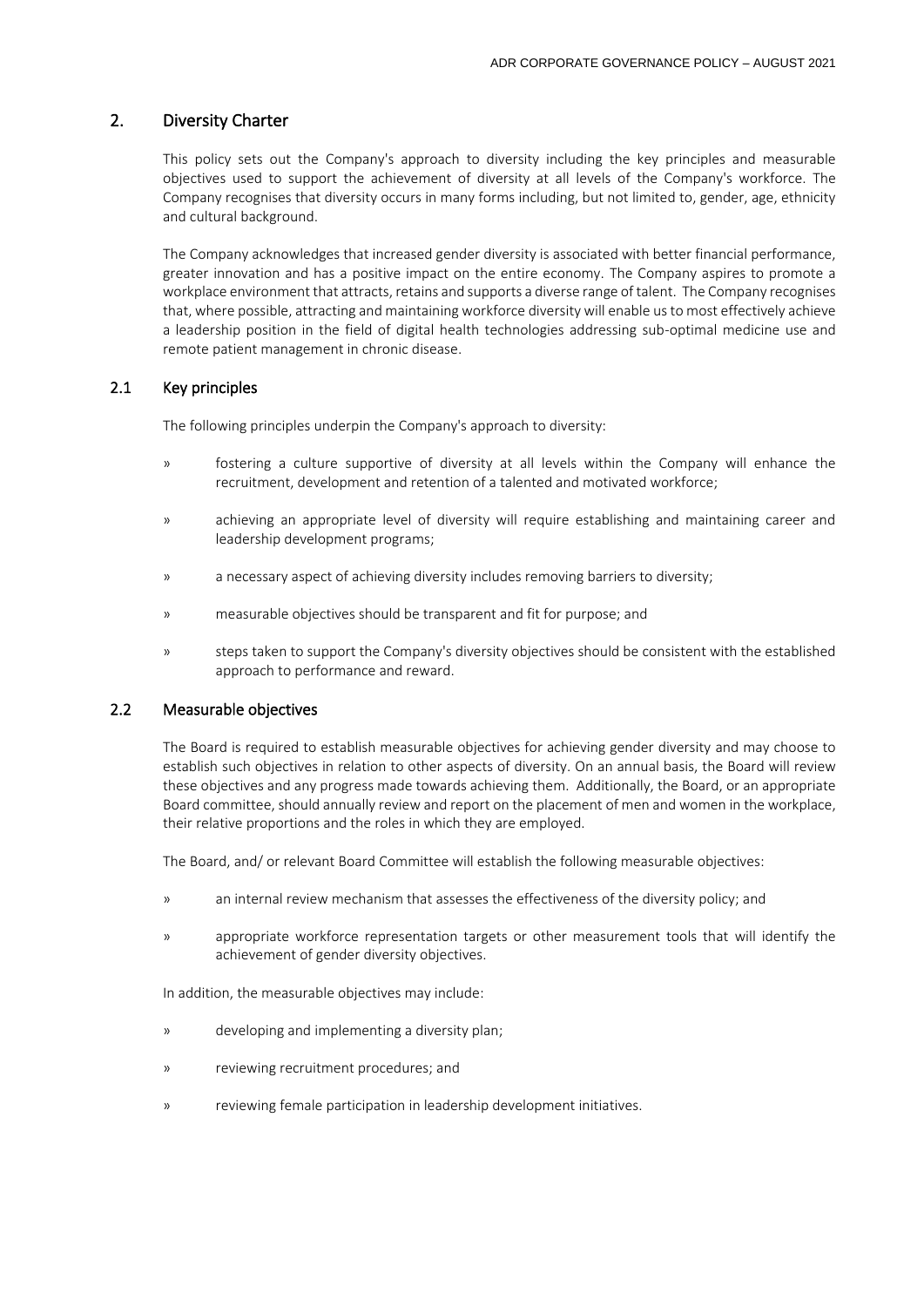Achievement of the measurable objectives, including outcomes of the internal review, will be linked to key performance indicators for the Board and senior management team.

#### 2.3 Disclosure requirements

The Company will include in the corporate governance statement in the annual report or related filing with the ASX an account of the mix of skills and diversity it seeks to achieve in membership of the Board.

Additionally, in each annual report or related filing with the ASX the Company will disclose the measurable objectives for achieving gender diversity in accordance with the diversity charter and any progress towards achieving them. In particular, the Company will disclose the proportion of women employees in its workforce, in senior management and on the Board.

The Company will post this Diversity Charter on its website.

# 3. Securities Trading Charter

The Board has adopted the following policies regarding the buying and selling of the Company's securities, and communication of inside information by directors, officers and other employees. If any material changes are to be made to this policy the Company must, within 5 business days, give the amended trading policy to the company announcements office for release to the market.

# 3.1 Meanings

ASIC means the Australian Securities and Investments Commission;

Associated Party means, in relation to a director, officer or employee of the Company:

- a) immediate family members who live with the director, officer or employee (for example, a partner or spouse, children or parents) and any other immediate family members where the director, officer or employee has control over their investment decisions;
- b) any company, trust, managed superannuation fund or other entity that is controlled by a director, officer or employee or an immediate family member of a director, officer or employee referred to in paragraph (a) above; and
- c) in relation to Adherium directors only, any other person or entity where dealing in Adherium securities by that person or entity would require disclosure to the ASX by the Adherium director. This includes where the Adherium director:
	- (i) controls the right to vote or dispose of Adherium securities; or
	- (ii) is entitled to benefit from a contract to call for, or deliver Adherium securities.

ASX means ASX Limited ACN 008 624 691;

Inside Information means any information that is not generally available but which, if it were, a reasonable person would expect that information to have a material effect on the price or value of the Securities;

Insider Trading means buying or selling, or procuring or encouraging another person to buy or sell Securities whilst in the possession of Inside Information;

#### Security means:

- a) a share in the Company; or
- b) a debenture of the Company; or
- c) a right or interest in a share or debenture of the Company; or
- d) an option to acquire a share, debenture, or right or interest in a share or debenture of the Company.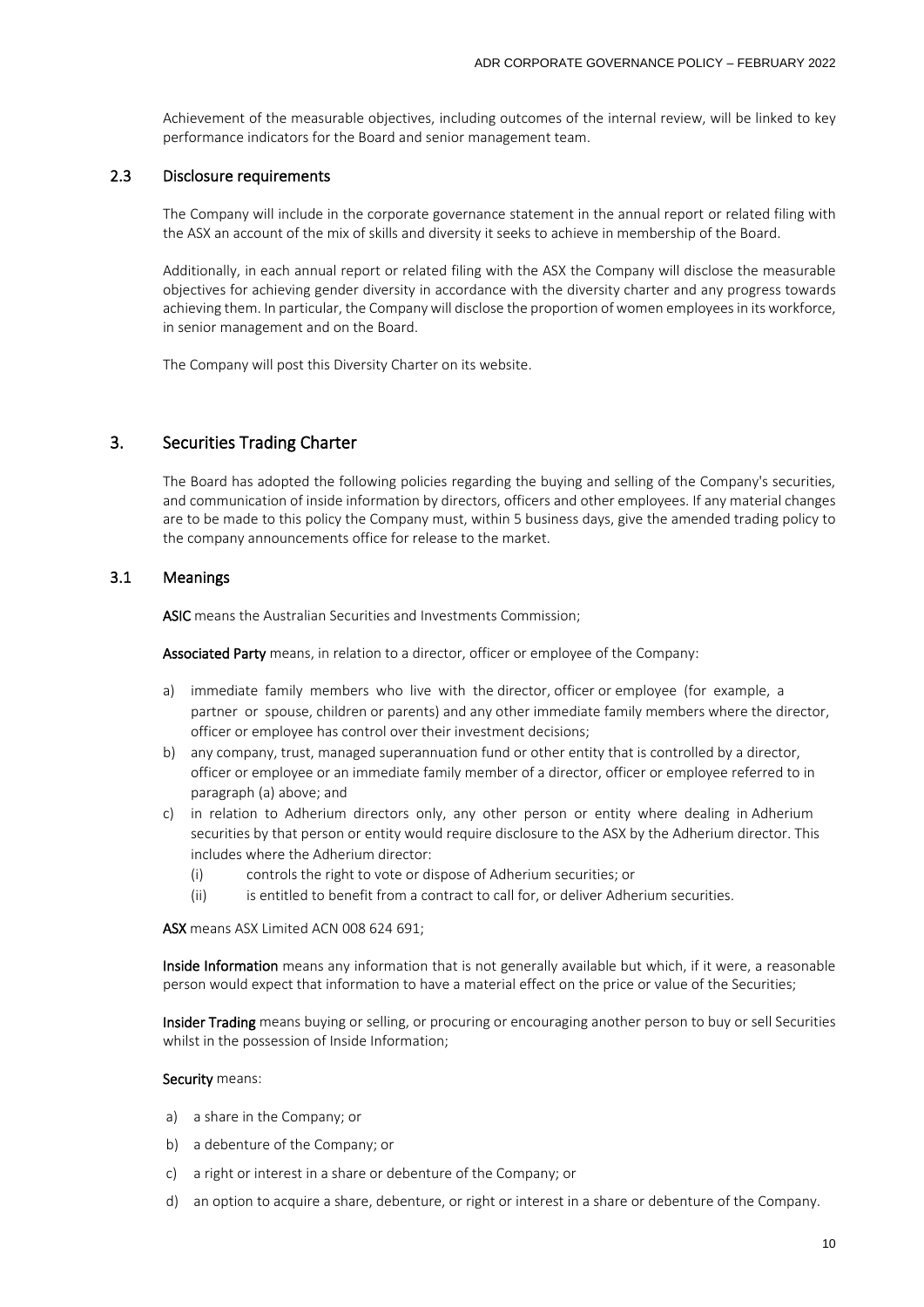# 3.2 Trading in Securities - position at law

The Company's shares are listed on ASX. Under Australian law, it is a serious offence for a person who possesses Inside Information to:

- (a) engage in Insider Trading; or
- (b) communicate (directly or indirectly) Inside Information to another person if he or she knows or ought to know that the other person would be likely to engage in Insider Trading.

A single offence for breach of Insider Trading provisions carries a penalty of a fine of up to \$220,000 or 5 years imprisonment or both, in addition to other remedies (e.g. paying compensation for damages suffered by the other party to the transaction or banning orders issued by ASIC which prohibit a person from supplying financial services).

Information possessed by one person may in certain circumstances be deemed to be possessed by another (e.g. information obtained by a director in the course of performing his or her duties is imputed to the company, information obtained by a member of a partnership in his or her capacity as a member is imputed to the partnership) and therefore care must be taken to ensure that one does not unintentionally breach the relevant provisions due to information being in another's possession.

# 3.3 Communication of Inside Information policy

Any director, officer or employee in possession of Inside Information concerning the Company has a duty to:

- (a) keep that information confidential;
- (b) take all reasonable steps to secure and keep secure that information in their possession; and
- (c) not disclose or communicate that information to any person without the prior written consent of the Board, except:
	- (i) where necessary to comply with any court order, applicable law or the rules of any applicable securities exchange provided that written notice is first given to the Board of the proposed disclosure and, to the extent practicable, reasonable endeavours are made to comply with any request by the Board concerning the proposed disclosure; or
	- (ii) to any fellow employee, professional adviser, banker, auditor or other consultant of the Company (Receiving Party) strictly on a "need to know basis", provided that prior to disclosure, the Receiving Party is notified of the confidential nature of the information to be disclosed and gives a signed undertaking (for the benefit of the Company) agreeing to be bound by the confidentiality and other obligations in this policy in relation to that information.

# 3.4 Securities trading policy

The securities trading policy has broad application and contains several prohibitions to trading in Securities. It applies to all directors, officers and employees of the Company at all times, even during trading periods permitted under this policy.

The Company requires strict compliance with this policy.

<span id="page-13-0"></span>a) General prohibition

Trading in the Securities by all directors, officers and employees of the Company is prohibited when the relevant person is aware of any Inside Information. Without limiting the application of this general prohibition, the Chairman of the Company may from time to time declare a "closed period" where there is the possibility of any person possessing Inside Information.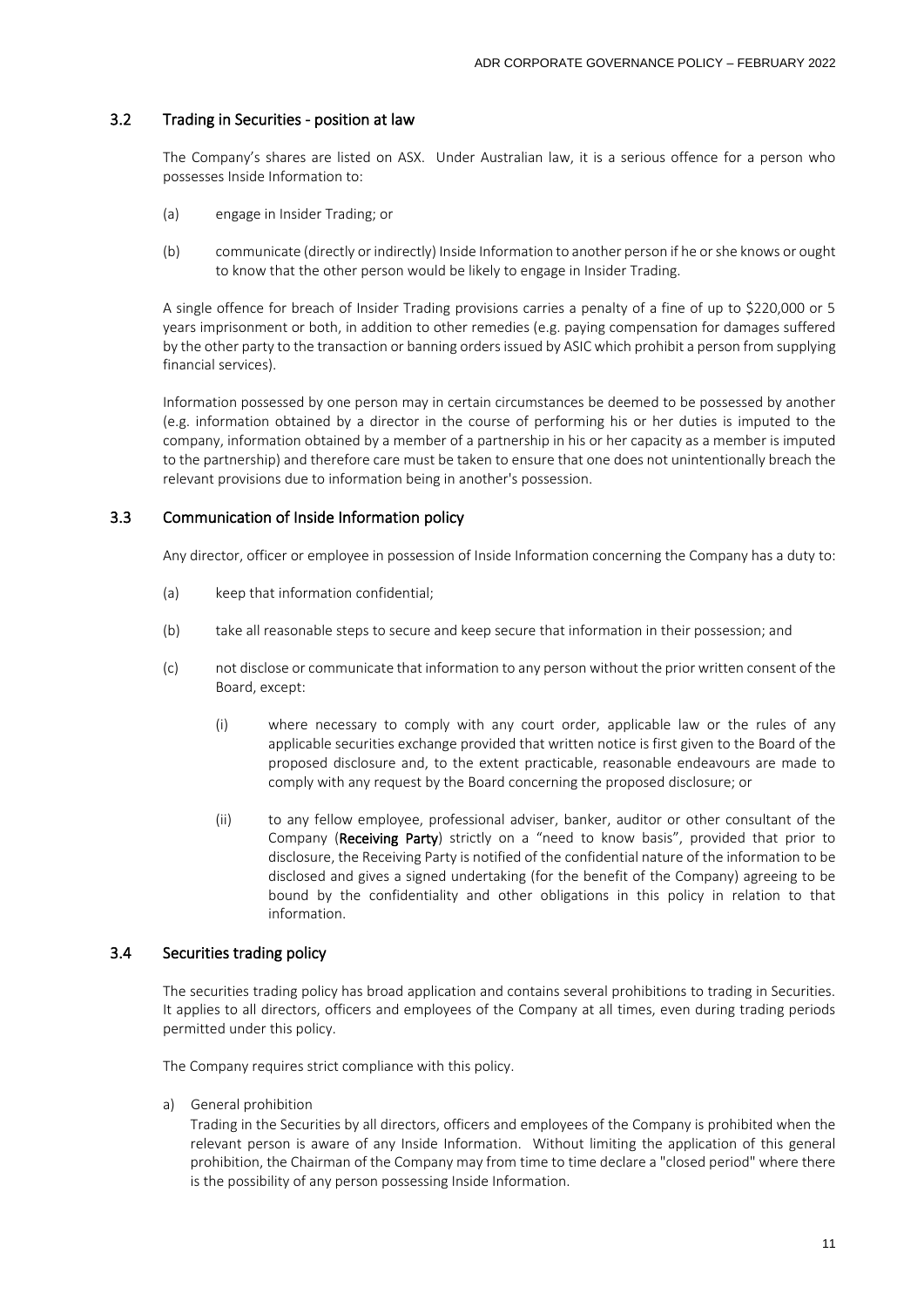In addition, directors, officers and employees of the Company are prohibited from entering into transactions (whether through the use of hedges, derivatives or otherwise) which limit the economic risk to an interest in any Securities.

b) Trading notice

Where any director, officer or employee of the Company proposes dealing at any time in the Securities, prior approval from two of the following is required in order to determine whether such a transaction might be sensitive or infringe the general prohibition on Insider Trading (see paragraph 3.4[\(a\)](#page-13-0) above):

- the Chairman
- the chairperson of the Audit & Risk Committee
- the ASX Compliance Officer
- the Chief Executive Officer
- the Chief Financial Officer.

For this purpose, the relevant person must seek the written permission (which includes email) via the Company Secretary prior to the proposed trading in the Securities. The request may be a "standing notice" that the relevant person intends to buy or sell the Securities:

- over a specified period ; or
- may specify that the relevant person intends to buy or sell the Securities up to a maximum amount as specified in the request.

Permission to deal in Securities can be revoked at any time but will otherwise be valid (unless another period is otherwise specified in the clearance) for a period of ten trading days commencing on the date following the permission being obtained. If a cleared dealing has not been executed within this ten-day period, the relevant person will be required to make a fresh request prior to entering into the proposed dealing.

Even if approval has been obtained under this paragraph 3.4(b), any relevant person who subsequently comes into possession of inside information prior to dealing must not deal in Securities, and must take all reasonable steps to ensure that their Associated Parties do not deal in Securities. Clearance to deal under this policy is not an endorsement of the proposed trade and any relevant person or Associated Party dealing in Securities is individually responsible for their investment decisions and their compliance with insider trading laws.

c) Specific "closed period"

Trading in the Securities is not permitted in the period leading up to the publication of yearly and halfyearly results. No director, officer or employee may buy or sell any Securities at any time during the following periods:

- from 1 July until one week after the release of the Company's full year results; and
- from 1 January until one week after the release of the Company's half year results.
- d) Trading during a "closed period" in exceptional circumstances

The Company recognises that directors, officers or employees may need to trade in Securities in exceptional circumstances (even during a "closed period").

Securities may be traded due to exceptional circumstances if:

- the circumstances relate to severe financial hardship that cannot be satisfied other than by selling the securities;
- the person is not in possession of inside information; and
- the person has complied with the approval process contained in this policy.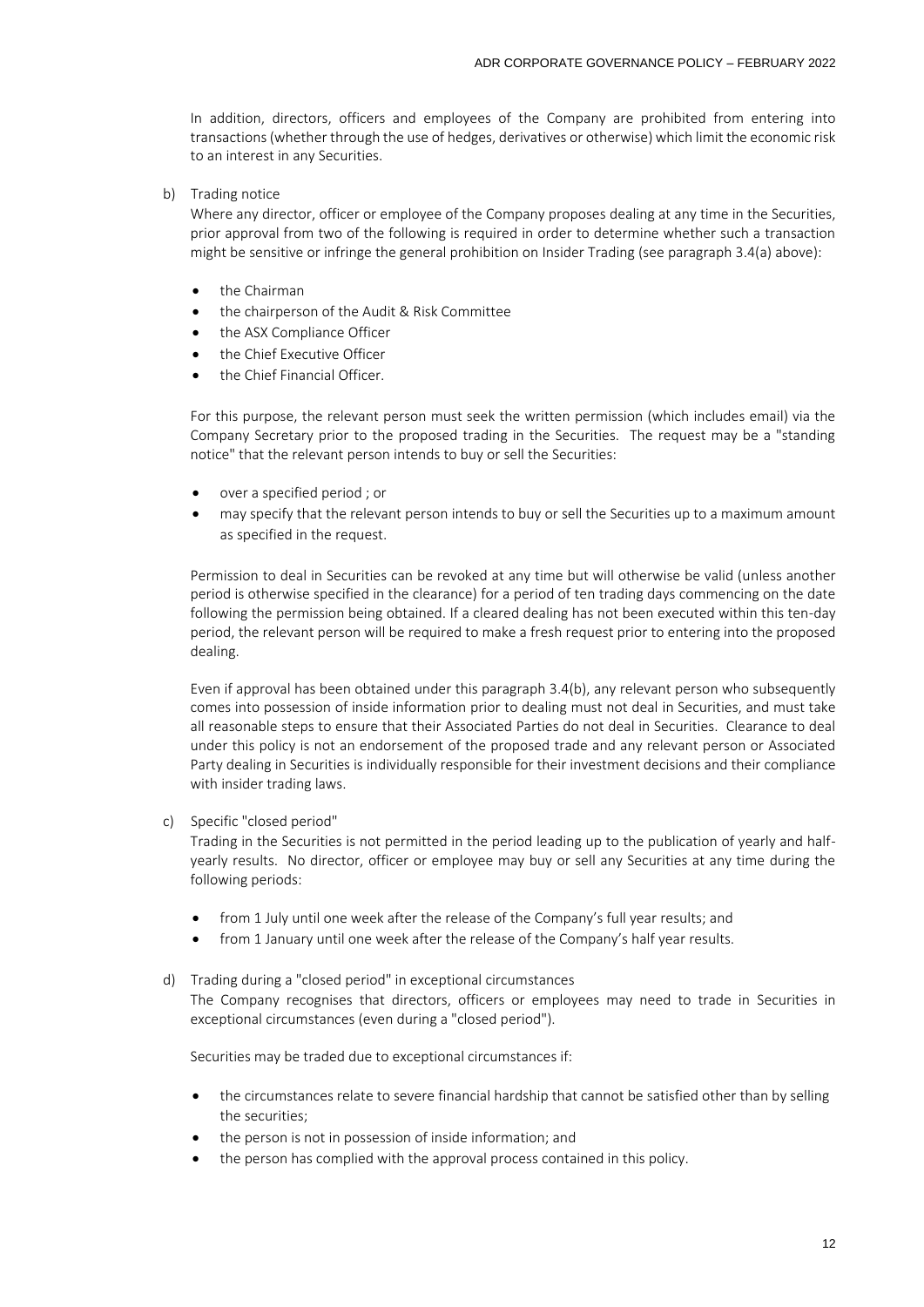If a director, officer or employee wishes to trade in securities of the Company in exceptional circumstances he/she must give written notice (which includes by email) to the Chairman seeking consent no less than 5 business days before the proposed trade. Such notice must set out:

- the number of securities to be traded;
- the proposed date(s) for the trade(s);
- the exceptional circumstances involved; and
- a statement confirming that they are not in possession of any inside information.

The director, officer or employee must not trade the Securities unless and until receiving permission for the proposed trade. A decision to permit or not to permit the proposed trade is at the sole discretion of the Chairman, taking into account the person's circumstances and the ASX Listing Rules. Where permission is given, the notification must set out the period in which the Securities can be traded and be advised in writing (which includes email).

Permission to trade is an exemption from the operation of this policy and is not an approval to trade. The person or their Associated Party intending to deal in Securities is personally responsible for any decision to trade or otherwise deal and for compliance with the law.

e) Excluded trades

The following types of trades are expressly excluded from the operation of this policy

- transfer of securities already held into a superannuation fund;
- acceptance of a takeover offer.

In addition, awards of Securities by the Company under employee incentive plans will not constitute a breach of this policy.

f) Register of Dealings

Any director of the Company selling any of his or her Securities in the Company or a related body corporate must submit a section 205G notice to the Company Secretary who will keep a register of all such dealings. The register will be tabled at each Board meeting and will be available for inspection by directors at any time (section 205G of the Corporations Act requires notification to ASX within 14 days of the appointment of the director to the company, and thereafter within 14 days of a change in the director's interest in Securities of the Company and its related bodies corporate). The Company Secretary will prepare and circulate to directors in advance of each Board meeting a summary of transactions notified since the previous Board meeting.

g) Notifiable interests

Despite the provisions of section 205G, the Company requires all directors to provide in a timely manner (and in any event not more than 2 business days after any change in their notifiable interests in the Securities) details of any change. Under ASX Listing Rule 3.19A.2 the Company is required to complete and lodge with ASX an appendix 3Y within 5 business days after the change in the relevant director's notifiable interest.

Details of purchases or sales of Securities by officers and employees must also be notified as soon as possible in writing to the Company Secretary to be recorded in the register kept for that purpose.

Each director, officer and employee is obliged to ensure that each of his or her Associated Parties complies with this securities trading policy.

h) Breach

Any breach of this policy must be immediately advised to the Company Secretary, who, in turn, will report to the Board.

A breach of this policy may result in disciplinary action, which may include termination of employment in serious cases.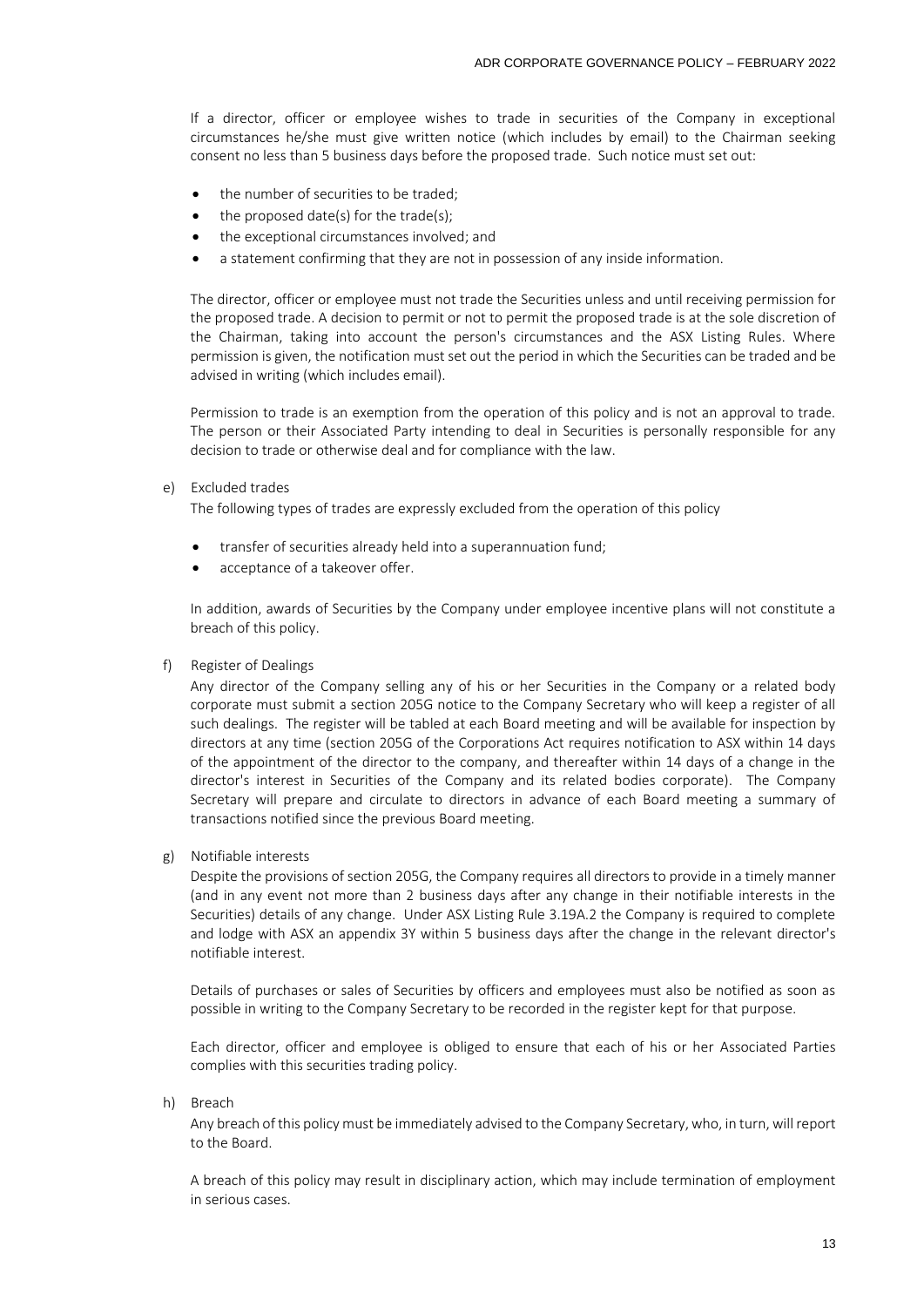# 4. Audit and Risk Charter

# 4.1 General scope and authority

The Audit and Risk Committee is a committee of the Board and is established in accordance with the authority provided in the constitution. The Board has resolved to establish this committee and to adopt these terms of reference to govern the proceedings and meetings of the Audit and Risk Committee.

The primary role of the Audit and Risk Committee is to monitor and review the effectiveness of the Company's control environment in the areas of operational risk, legal and regulatory compliance and financial reporting. The Audit and Risk Committee also has the responsibility for the review of the Company's corporate governance policy. The Committee will advise and assist the Board in the discharge of its responsibility to exercise due care, diligence and skill in relation to:

- » reporting of financial information to users of financial reports, in particular the quality and reliability of such information;
- » assessing the consistency of disclosures in the financial statements with other disclosures made by the Company to the financial markets, governmental and other public bodies;
- » review and application of accounting policies;
- » financial management;
- » review of internal and external audit reports to ensure that where weaknesses in controls or procedures have been identified, appropriate and prompt remedial action is taken by management;
- » evaluation of the Company's compliance and risk management structure and procedures, internal controls and ethical standards;
- » review of business policies and practices;
- » conduct of any investigation relating to financial matters, records or accounts, and reporting those matters to the Board;
- » protection of the Company's assets;
- » compliance with applicable laws, regulations, standards and best practice guidelines; and
- » review of the Company's corporate governance policy.

#### 4.2 Composition

The Audit and Risk Committee consists of a minimum of *3* directors of the Board, with a majority of independent directors. Executive directors are not permitted to be members of the Audit and Risk Committee. All members (including the chairman) of the Audit and Risk Committee are appointed by the Board. The chairman of the Audit and Risk Committee will be a non-executive director who is not the Chairman of the Board. All members of the Audit and Risk Committee are to be financially literate. The Chairman of the Board is an ex-officio member of the Committee. An appointment to the Audit and Risk Committee will automatically terminate on that member ceasing to be a director of the Company.

The Audit and Risk Committee comprises:

- » Bruce McHarrie Independent Chairman
- » Lou Panaccio lndependent member
- » James Ward-Lilley Independent member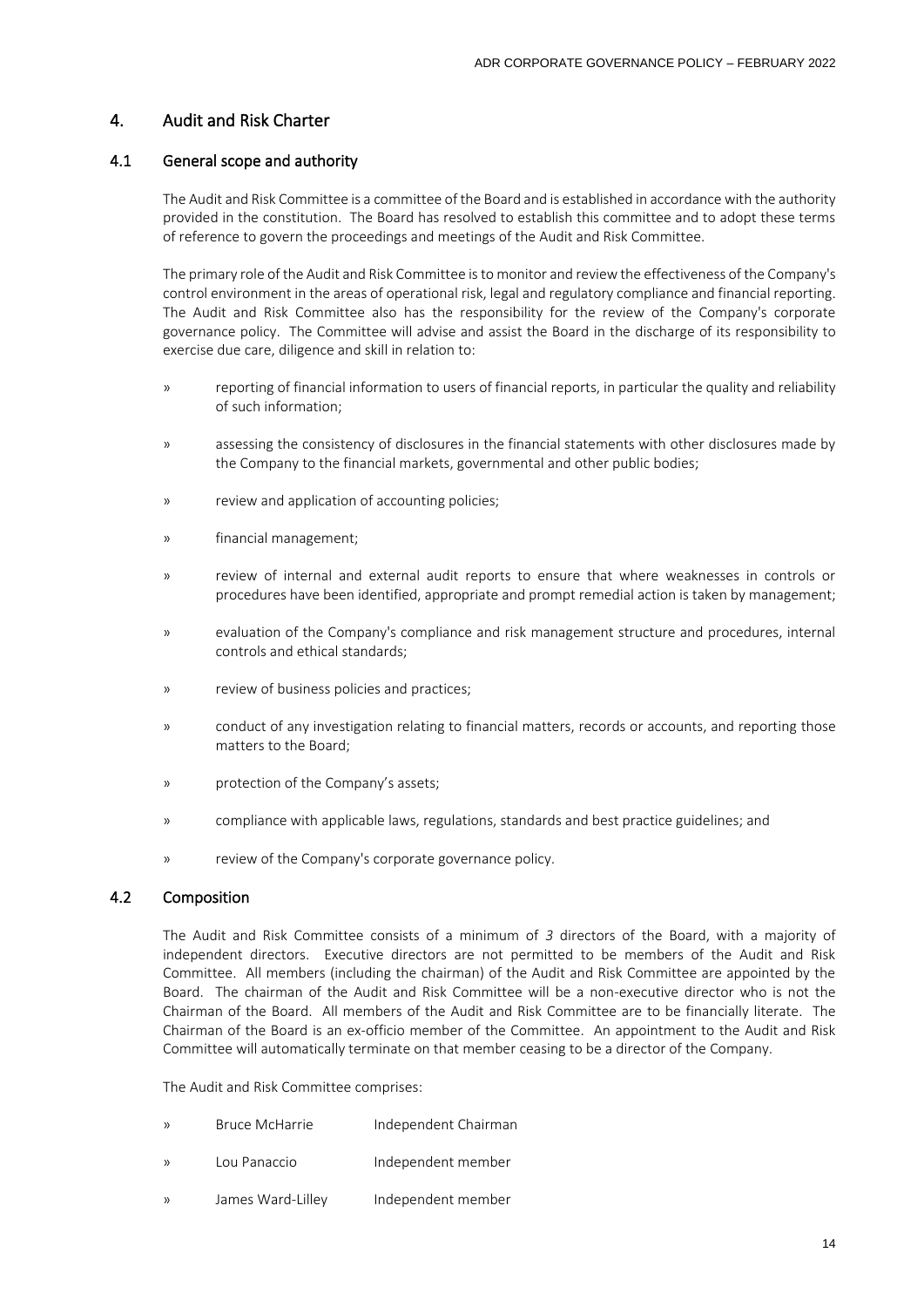The secretary of the Audit and Risk Committee will be the Company Secretary.

#### 4.3 Meetings

The Audit and Risk Committee will meet as frequently as required but not less than *quarterly*. The Audit and Risk Committee may also meet at other times during the year to address specific issues referred by the Board and to review financial reports prior to presentation to the Board.

Any member of the Audit and Risk Committee may call a meeting of the Audit and Risk Committee.

A notice of meeting confirming the date, time, venue and agenda will be forwarded to each member of the Audit and Risk Committee in the week prior to the date of the meeting. The notice of meeting will include relevant supporting papers for the agenda items to be discussed.

The quorum for a meeting is *2* members or any greater number determined by the Audit and Risk Committee from time to time.

Other directors, executives and other parties may attend Audit and Risk Committee meetings but only at the invitation of the chairman of the Audit and Risk Committee.

The Audit and Risk Committee may conduct meetings without all members being in the physical presence of one another provided that all Audit and Risk Committee members involved in the meeting are able to participate in discussion.

The chairman of the Audit and Risk Committee, or his or her delegate, will report to the Board following each meeting.

If the chairman of the Audit and Risk Committee is absent from a meeting and no acting chairman has been appointed, the members of the Audit and Risk Committee present at the meeting have authority to choose 1 of their number to be chairman for that particular meeting.

Minutes of proceedings and resolutions of the Audit and Risk Committee meetings shall be kept by the secretary. Minutes will be distributed to all Audit and Risk Committee members after preliminary approval has been given by the Audit and Risk Committee chairman.

At the end of the Company's reporting period, the number of times the Audit and Risk Committee met through the period and the individual attendances of the members of the Audit and Risk Committee will be included in the "Directors' Report " contained in the Company's annual report.

# 4.4 Authority

The Audit and Risk Committee has the authority to seek any information it requires to carry out its duties from any officer or employee of the Company or related parties and such officers or employees shall be instructed by the Board to cooperate fully in the provision of such information.

The Audit and Risk Committee shall maintain free and open communications with the Company's external auditors, internal auditors and management. The Audit and Risk Committee will periodically meet with the external auditors without representatives of management present to discuss the adequacy of the Company's disclosures and policies, and to satisfy itself regarding the external auditors' independence.

The Audit and Risk Committee also has the authority to consult any independent professional adviser it considers appropriate to assist it in meeting its responsibilities.

The Audit and Risk Committee discharges its responsibilities by making recommendations to the Board, however it does not have any executive powers to commit the Board or management to their implementation. The Audit and Risk Committee is not responsible for supervising the performance of executives and is not involved in day-to-day operations, management functions or decision making.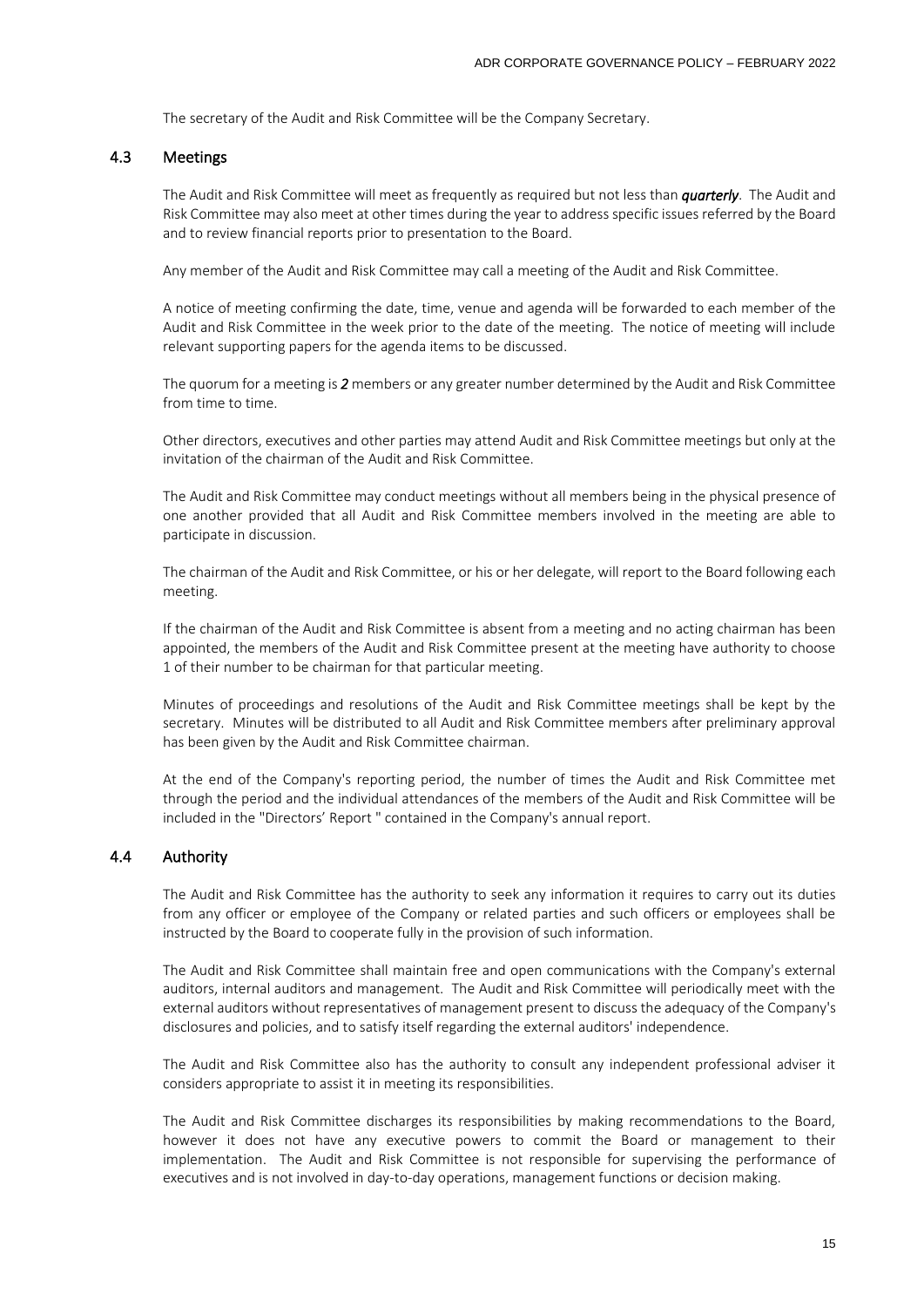# 4.5 Duties and responsibilities

The Audit and Risk Committee's main responsibilities are as follows:

- (a) External Reporting
	- Consider the appropriateness of the Company's accounting policies and principles and any changes, as well as the methods of applying them, ensuring that they are in accordance with the stated financial reporting framework.
	- Assess significant estimates and judgements in financial reports by making inquiries of management about the process used in making material estimates and judgments and then making inquiries of the internal and external auditors as to the basis of their conclusions and the reasonableness of management's estimates.
	- Review management's processes for ensuring compliance with laws, regulations and other requirements (including the Australian Accounting Standards, the Corporations Act, bribery and corruption related law, the ASX Listing Rules and the ASX Market Rules) relating to the external reporting of financial and non-financial information, including any periodic corporate report that is not audited or reviewed by the external auditor.
	- Ensure that a comprehensive process is established by management to capture issues for the purposes of continuous reporting to ASX.
	- Assess information from internal and external auditors that affects the quality of financial reports (e.g. actual and potential material audit adjustments, financial report disclosures, non-compliance with the laws and regulations, internal control issues).
	- Ask the external auditor for an independent judgement about the appropriateness of accounting principles used and the clarity of the financial disclosure practices used or proposed to be used as put forward by management.
	- Review documents and reports to regulators and make recommendations to the Board on their approval or amendment.
	- Assess the management of non-financial information in documents (both public and internal) to ensure the information does not conflict inappropriately with the financial statements and other documents and assess internal control systems covering information releases that have the potential to adversely reflect on the Company's conduct.
	- Review the completeness and accuracy of the reporting of the Company's main corporate governance practices as required under the ASX Listing Rules of any stock exchange where the securities of the Company are quoted.
	- Recommend to the Board whether the financial and non-financial statements should be signed based on the Audit and Risk Committee's assessment of them.
	- Require the Chief Executive Officer and the Chief Financial Officer (or each person who performs each of those roles) to provide a declaration in the form of a certification (Declaration) that, in their opinion, the financial records of the Company have been properly maintained and that the financial statements comply with the appropriate accounting standards and give a true and fair view of the financial position and performance of the Company and that the opinion has been formed on the basis of a sound system of risk management and internal control which is operating effectively. The Declaration must be given before the Board approve the financial statements for the financial year.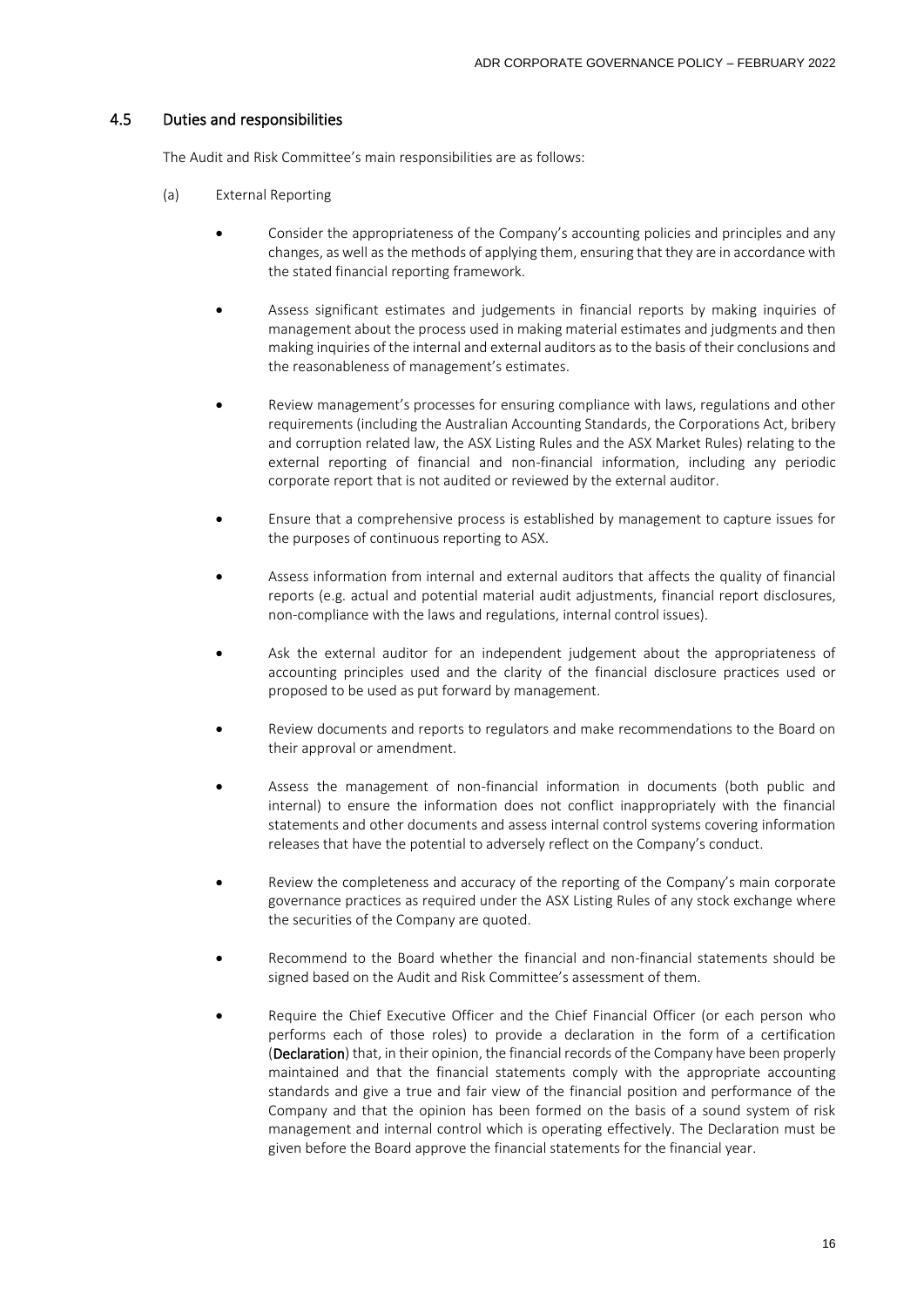#### (b) Related party transactions

Review and monitor the propriety of related-party transactions.

(c) Internal control and risk management

An internal officer of the Company is to be appointed and responsible for reporting to the Audit and Risk Committee concerning:

- Assessment of the internal processes for determining and managing key risk areas, particularly:
	- » monitoring any non-compliance with laws, regulations, standards and best practice guidelines, including environmental and industrial relations laws;
	- » important judgements and accounting estimates;
	- » contractual risks and indemnities;
	- » emerging risks such as conduct risk, digital disruption, cyber-security, privacy and data breaches;
	- » litigation and claims;
	- » insurance program;
	- » fraud and theft; and
	- » relevant business risk other than those that are dealt with by other specific Board committees.
- Ensure that the Company has an effective risk management system.
- Receive from management reports on all suspected and actual frauds, thefts and breaches of laws.
- Address the effectiveness of the internal control system with management and the internal and external auditors.
- Evaluate the process for assessing and continuously improving internal controls, particularly those related to areas of significant risk.
- Assess whether management has controls in place for unusual types of transactions and/or any potential transactions that may carry more than an acceptable degree of risk.
- Assess the effectiveness of and compliance with the corporate code of ethical conduct.
- Meet periodically with key management, internal and external auditors and compliance staff to understand and discuss the control environment.
- Ensure that the Chief Executive Officer/Managing Director and Chief Financial Officer each provide a written statement to the Board that the Company's risk management and internal compliance and control system is operating efficiently and effectively in all material respects.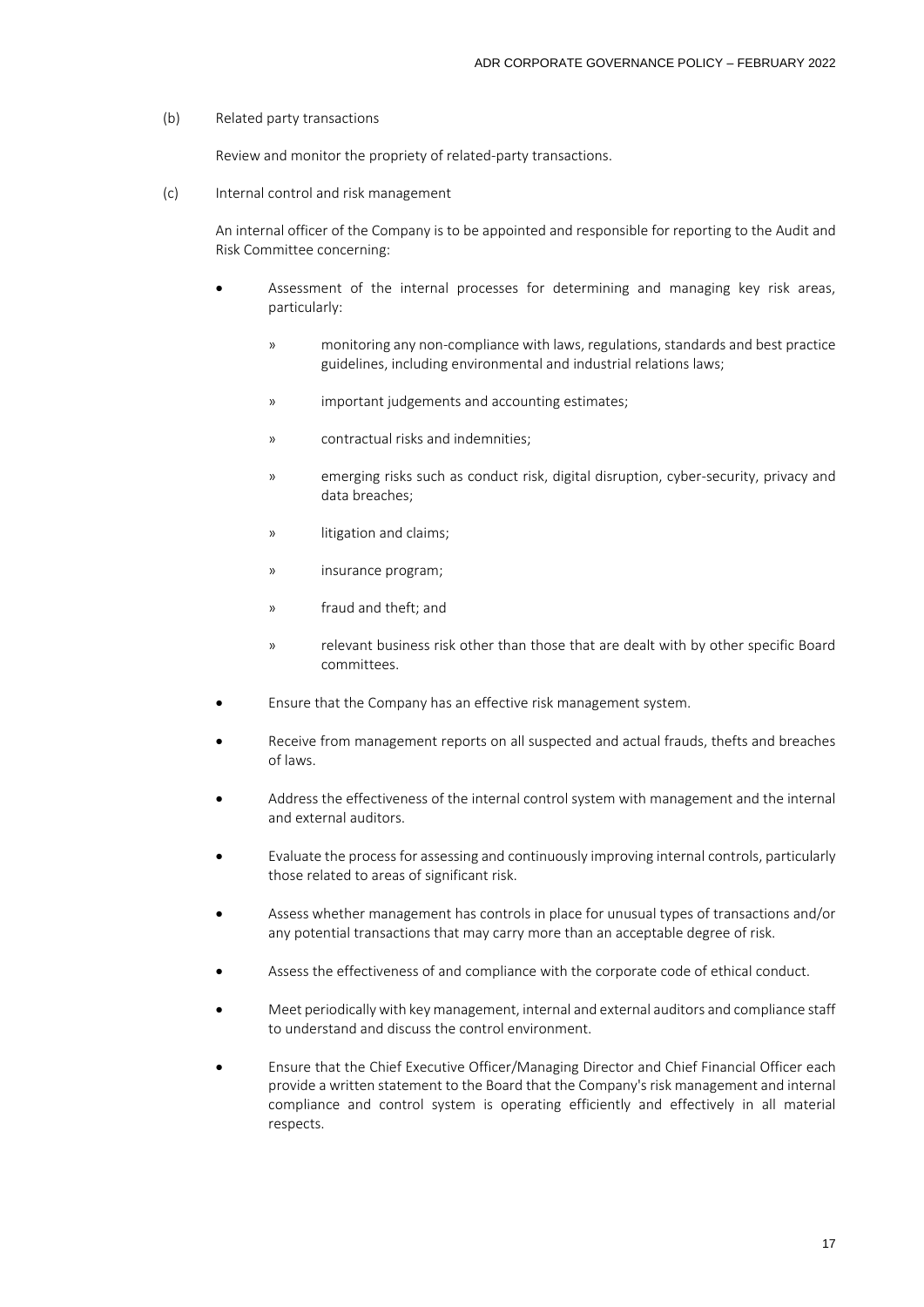#### (d) Internal audit

The internal audit function is to provide an independent assessment of risk and compliance with internal controls. The results of internal audits are reported to senior management and to the Audit and Risk Committee on a regular basis. In addition, processes have been put in place to ensure that appropriate follow up actions are taken in relation to significant audit findings and identified areas of risk.

The Audit and Risk Committee's internal audit responsibilities include:

- reviewing the internal auditor's mission, charter and resourcing (including qualifications, skills, experience, funding and equipment);
- reviewing and approving the scope of the internal audit plan and work program;
- monitoring the progress of the internal audit plan and work program and considering the implications of internal audit findings for the control environment;
- monitoring and critiquing management's responsiveness to internal audit's findings and recommendations;
- evaluating the process which the Company has in place for monitoring and assessing the effectiveness of the internal auditor;
- overseeing the co-ordination of the internal auditor with the external auditor; and
- providing the opportunity for Audit and Risk Committee members to meet with the internal auditors without management personnel being present at least once a year.
- (e) External audit

The Board and management need to ensure that the statutory auditor is both independent and seen to be independent. The purpose of an independent statutory audit is to provide shareholders and investors with reliable and clear financial reports on which to base investment decisions.

The Audit and Risk Committee's external audit responsibilities include:

- making recommendations to the Board on the appointment, remuneration and monitoring of the performance and independence of the external auditor;
- ensuring that any suggestions by management that the auditor needs to be replaced or that the audit needs to be put out to tender are referred to and examined carefully by the Audit and Risk Committee with it reporting to the Board on its examination before any decision is made by the Board;
- reviewing the external auditor's fees and being satisfied that an effective, comprehensive and complete audit can be conducted for the set fee;
- at the start of each audit, agreeing on the terms of the engagement with the external auditor;
- inviting the external auditor to attend Audit and Risk Committee meetings to, at least, review the audit plan, discuss audit results and consider the implications of the external audit findings for the control environment;
- together with the external auditor, reviewing the scope of the external audit (particularly the identified risk areas) and any additional agreed-upon procedures on a regular and timely basis;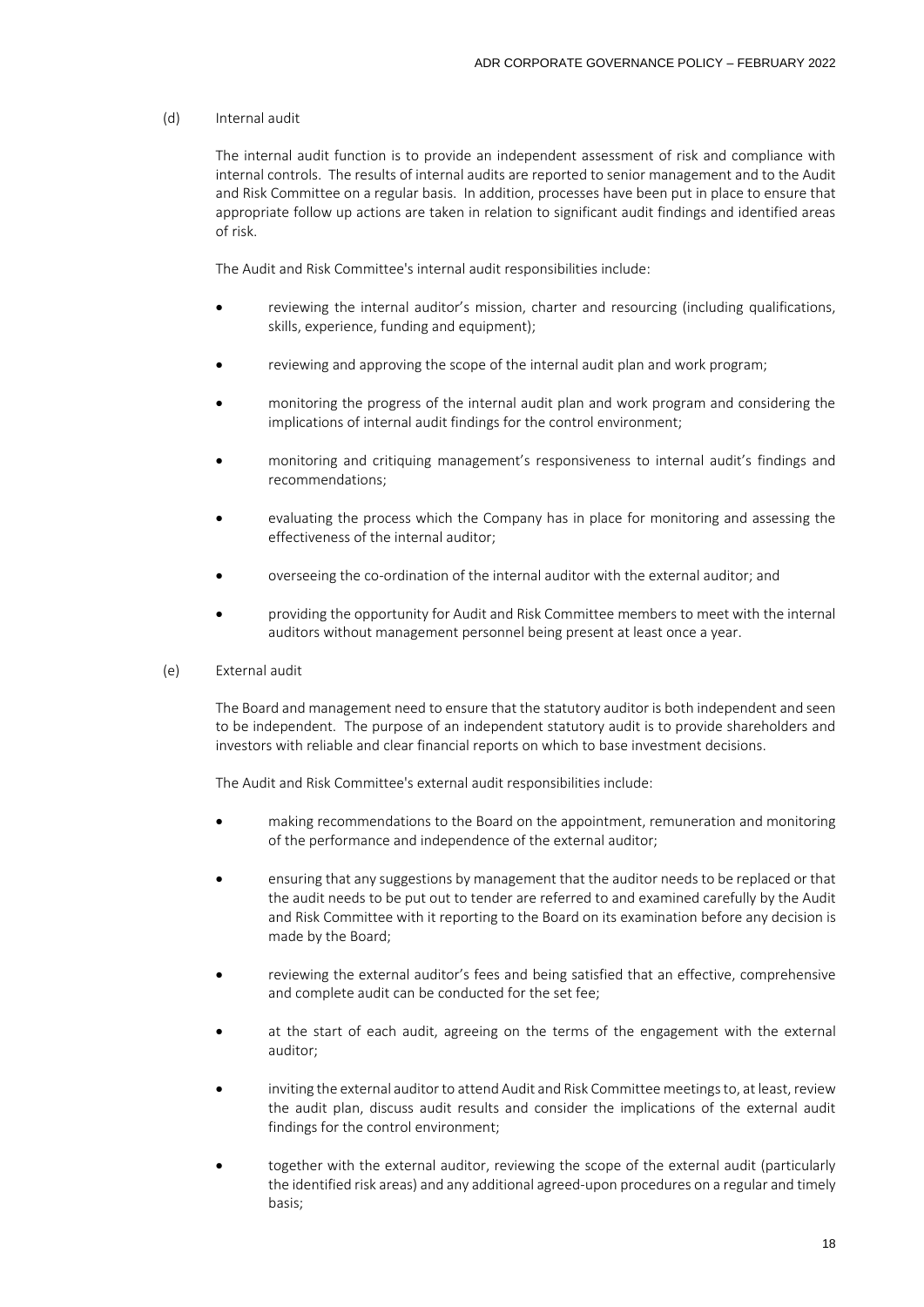- enquiring of the auditor if there have been any significant disagreements with management irrespective of whether or not they have been resolved;
- monitoring and critiquing management's responsiveness to the external auditor's findings and recommendations;
- reviewing all representation letters signed by management and ensuring that the information provided is complete and appropriate;
- providing the opportunity for the Audit and Risk Committee members to meet with the external auditors without management personnel being present at least once a year;
- reviewing the external auditor's independence based on the external auditor's relationships and services with the Company and other organisations that may impair or appear to impair the external auditor's independence.
- request the external auditor to attend the AGM of the Company to answer any audit related questions from shareholders.
- (f) Corporate Governance

The Audit and Risk Committee will review the corporate governance procedures of the Company and, on a regular basis, consider:

- external trends and developments in relation to corporate governance issues;
- the position which the Company should take in respect of those issues:
- the adequacy of the Company's corporate governance policies and practices; and
- the Company's communications with respect to corporate governance issues.

# 4.6 Fees and expenses

Audit and Risk Committee members are not entitled to receive any additional remuneration for their role as members of the Audit and Risk Committee. Directors' fees are set to include membership of any Board committees.

The reasonable expenses incurred by Audit and Risk Committee members in discharging their obligations and attending Audit and Risk Committee meetings will be reimbursed by the Company, consistent with Company policies which are established from time to time.

# 4.7 Review of terms of reference

The Audit and Risk Committee's terms of reference (the Company's risk management framework) are to be reviewed at least annually by the Audit and Risk Committee to ensure they remain consistent with the Audit and Risk Committee's authority, objectives and responsibilities. Any significant changes to the terms of reference are to be recommended by the Audit and Risk Committee to the Board for approval.

# 4.8 Distribution of terms of reference

Key features of the Audit and Risk Committee's terms of reference are included in the "Directors' Report" contained in the Company's annual report.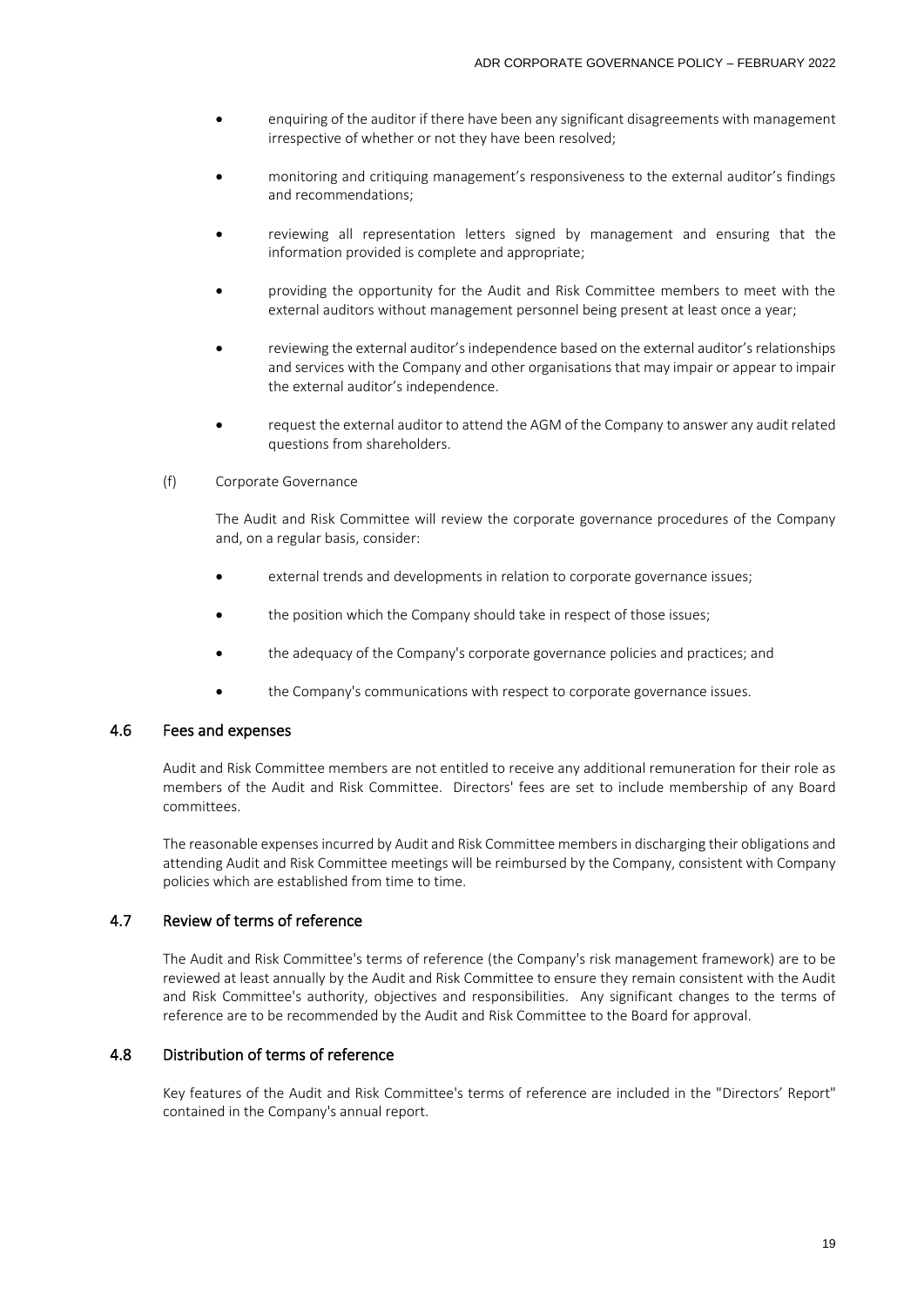# 5. Nomination and Remuneration Charter

# 5.1 General scope and authority

The Nomination and Remuneration Committee proposes candidates for director appointment for the Board's consideration, reviews the fees payable to both executive and non-executive directors and reviews and advises the Board in relation to chief executive officer succession planning.

The Nomination and Remuneration Committee is a committee of the Board and is established in accordance with the authority provided in the Company's constitution. The Board has resolved to establish this committee and to adopt these terms of reference to govern the proceedings and meetings of the Nomination and Remuneration Committee.

The Board is responsible to shareholders for ensuring that the Company:

- » has coherent remuneration policies and practices which are observed and which enable it to attract and retain executives and directors who will create value for shareholders and support the Company's purpose, strategic goals, values and risk appetite;
- » fairly and responsibly rewards executives having regard to the performance of the Company, the performance of the executive and the general pay environment;
- » provides disclosure in relation to the Company's remuneration policies to enable investors to understand the costs and benefits of those policies and the link between remuneration paid to directors and key executives and corporate performance; and
- » complies with the provisions of the ASX Listing Rules and the Corporations Act.

The primary purpose of the Nomination and Remuneration Committee is to support and advise the Board in fulfilling its responsibilities to shareholders in ensuring that the Board is appropriately remunerated, structured and comprised of individuals who are best able to discharge the responsibilities of directors by:

- » assessing the size, composition, diversity and skills required by the Board to enable it to fulfil its responsibilities to shareholders, having regard to the Company's current and proposed scope of activities;
- » assessing the extent to which the required knowledge, experience and skills are represented on the Board;
- » establishing processes for the identification of suitable candidates for appointment to the Board;
- » overseeing succession planning for the Board and the Chief Executive Officer;
- » establishing processes for the review of the performance of individual directors and the Board as a whole;
- » assessing the terms of appointment and remuneration arrangements for non-executive directors; and
- » assessment and reporting to the Board in relation to:
	- executive remuneration policy;
	- the remuneration of executive directors:
	- the remuneration of "Chief" level executives, and as appropriate, other executive directors;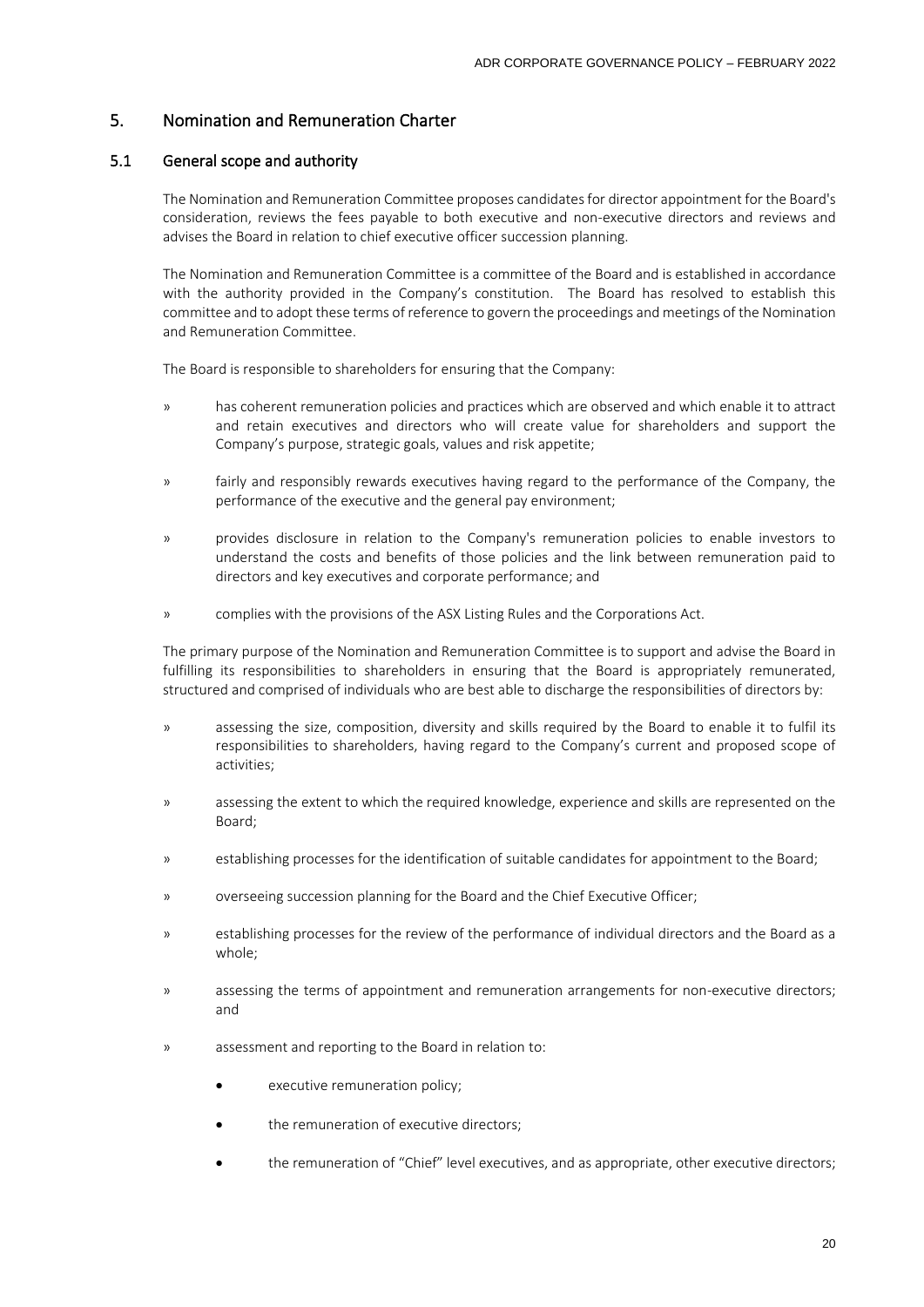- diversity plans, measurable diversity objectives and ensuring equality in remuneration across gender aligned, where relevant, with the ASX Corporate Governance Guidelines;
- the Company's recruitment, retention and termination policies and procedures;
- superannuation and retirement plan arrangements; and
- all equity-based plans.

#### 5.2 Composition

The Nomination and Remuneration Committee consists of a minimum of *3* directors of the Board. Where possible and to reduce the potential for conflict of interest, the Nomination and Remuneration Committee should be comprised of a majority of non-executive directors. All members (including the chairman) of the Nomination and Remuneration Committee are appointed by the Board. An appointment to the Nomination and Remuneration Committee will automatically terminate on that member ceasing to be a director of the Board.

The Nomination and Remuneration Committee comprises:

| $\mathcal{Y}$ | Jeremy Curnock Cook | Independent Chairman |
|---------------|---------------------|----------------------|
| $\mathcal{Y}$ | Lou Panaccio        | Independent Member   |
| $\mathcal{Y}$ | James Ward-Lilley   | Independent Member   |

The Company Secretary will act as secretary of the Nomination and Remuneration Committee.

#### 5.3 Meetings

The Nomination and Remuneration Committee will meet as frequently as required but not less than *twice a year*.

Any member of the Nomination and Remuneration Committee or the secretary may call a meeting of the Nomination and Remuneration Committee.

A notice of meeting confirming the date, time, venue and agenda shall be forwarded to each member of the Nomination and Remuneration Committee in the week prior to the date of the meeting. The notice of meeting will include relevant supporting papers for the agenda items to be discussed.

The quorum for a meeting is *2* members or any greater number determined by the Nomination and Remuneration Committee from time to time.

Other directors, executives and/or parties external to the Company may attend Nomination and Remuneration Committee meetings but only at the invitation of the chairman of the Nomination and Remuneration Committee.

The Nomination and Remuneration Committee may conduct meetings without all Nomination and Remuneration Committee members being in the physical presence of one another provided that all Nomination and Remuneration Committee members involved in the meeting are able to participate in discussion.

The Nomination and Remuneration Committee should be chaired by an independent non-executive director, who is not the Chairman of the Board.

The chairman of the Nomination and Remuneration Committee, or his or her delegate, will report to the Board following each meeting.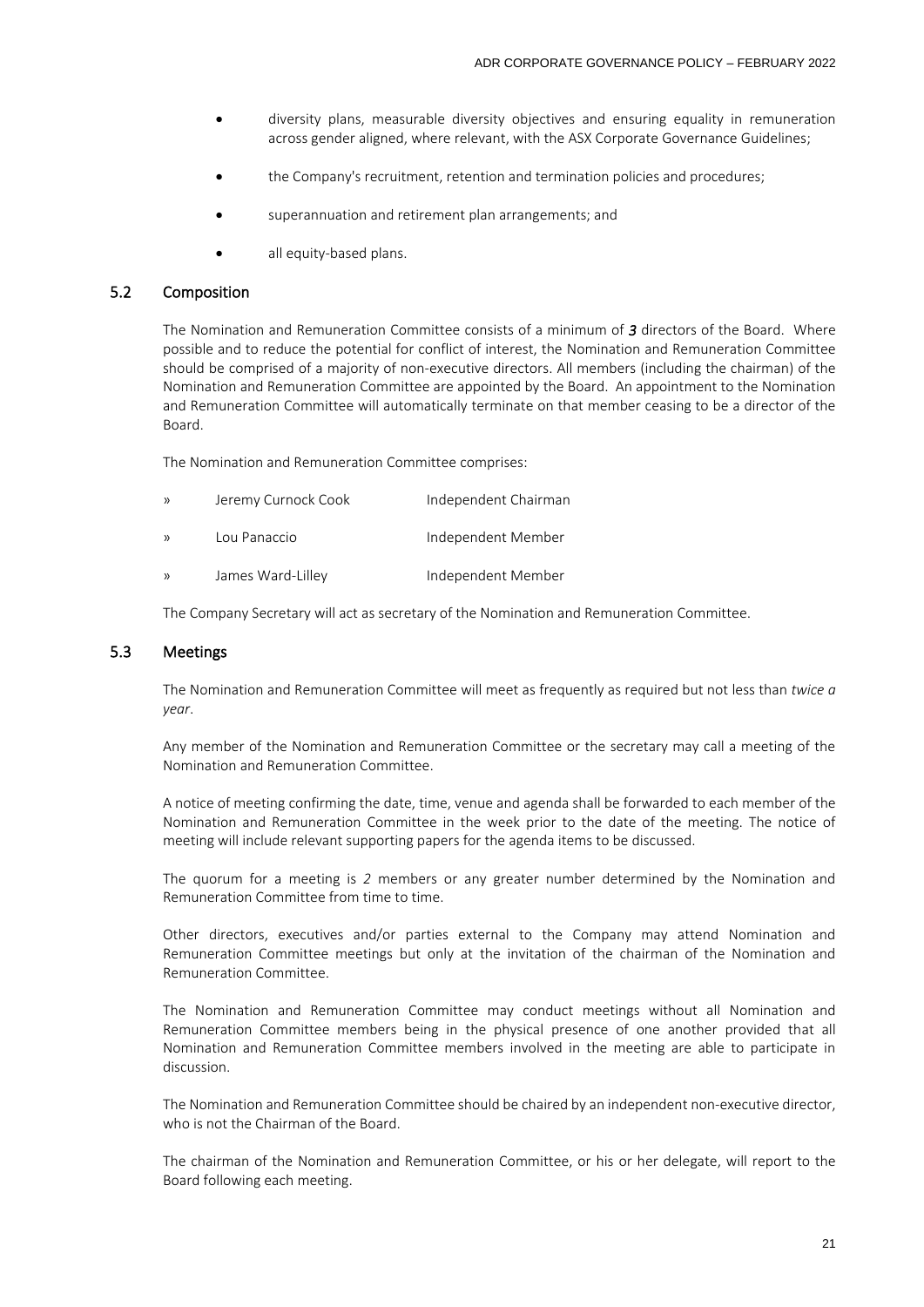If the chairman of the Nomination and Remuneration Committee is absent from a meeting and no acting chairman has been appointed, the members of the Nomination and Remuneration Committee present at the meeting have authority to choose one of their number to be chairman for that particular meeting.

Minutes of proceedings and resolutions of Nomination and Remuneration Committee meetings shall be kept by the secretary. Minutes will be distributed to all Nomination and Remuneration Committee members after preliminary approval has been given by the Nomination and Remuneration Committee chairman.

At the end of the Company's reporting period, the number of times the Nomination and Remuneration Committee met through the period and the individual attendances of the members of the Nomination and Remuneration Committee will be included in the "Directors' Report" contained in the Company's annual report.

# 5.4 Authority

The Nomination and Remuneration Committee has the authority to seek any information it requires to carry out its duties from any officer or employee of any entity of the Company or related parties and such officers or employees shall be instructed by the Board of the Company employing them to cooperate fully in the provision of such information.

The Nomination and Remuneration Committee also has the authority to consult any independent professional adviser it considers appropriate to assist it in meeting its responsibilities.

The Nomination and Remuneration Committee discharges its responsibilities by making recommendations to the Board, but it does not have any executive powers to commit the Board or management to their implementation. The Nomination and Remuneration Committee is not responsible for supervising the performance of executives and is not involved in day-to-day operations, management functions or decision making.

#### 5.5 Duties and responsibilities

(a) Board composition

The Nomination and Remuneration Committee will:

- devise the criteria for Board membership and periodically assess the size, diversity and membership of the Board and the skills required to competently discharge the Board's duties, having regard to the strategic direction of the Company, and report the outcome of that assessment to the Board;
- make recommendations to the Chairman of the Board on means by which skill levels of existing directors can be enhanced;
- as and when it considers appropriate, but in any event on each occasion when an existing director retires, assess the mix of skills, experience, expertise and diversity represented on the Board by the directors and determine whether that mix meets the required director competencies as identified;
- inform the Board of those directors who are retiring in accordance with the provisions of the constitution and make recommendations to the Board as to whether the Board should support the re-nomination of the retiring director(s). In making such recommendations, the Nomination and Remuneration Committee will review (by whatever means it considers appropriate) each retiring director's performance during his or her tenure on the Board;
- having regard to the skills required and the skills represented, implement a process for the identification of suitable candidates for appointment to the Board. In determining such a process, the Nomination and Remuneration Committee will ordinarily ensure that a search is undertaken by an appropriately qualified independent third party acting on a brief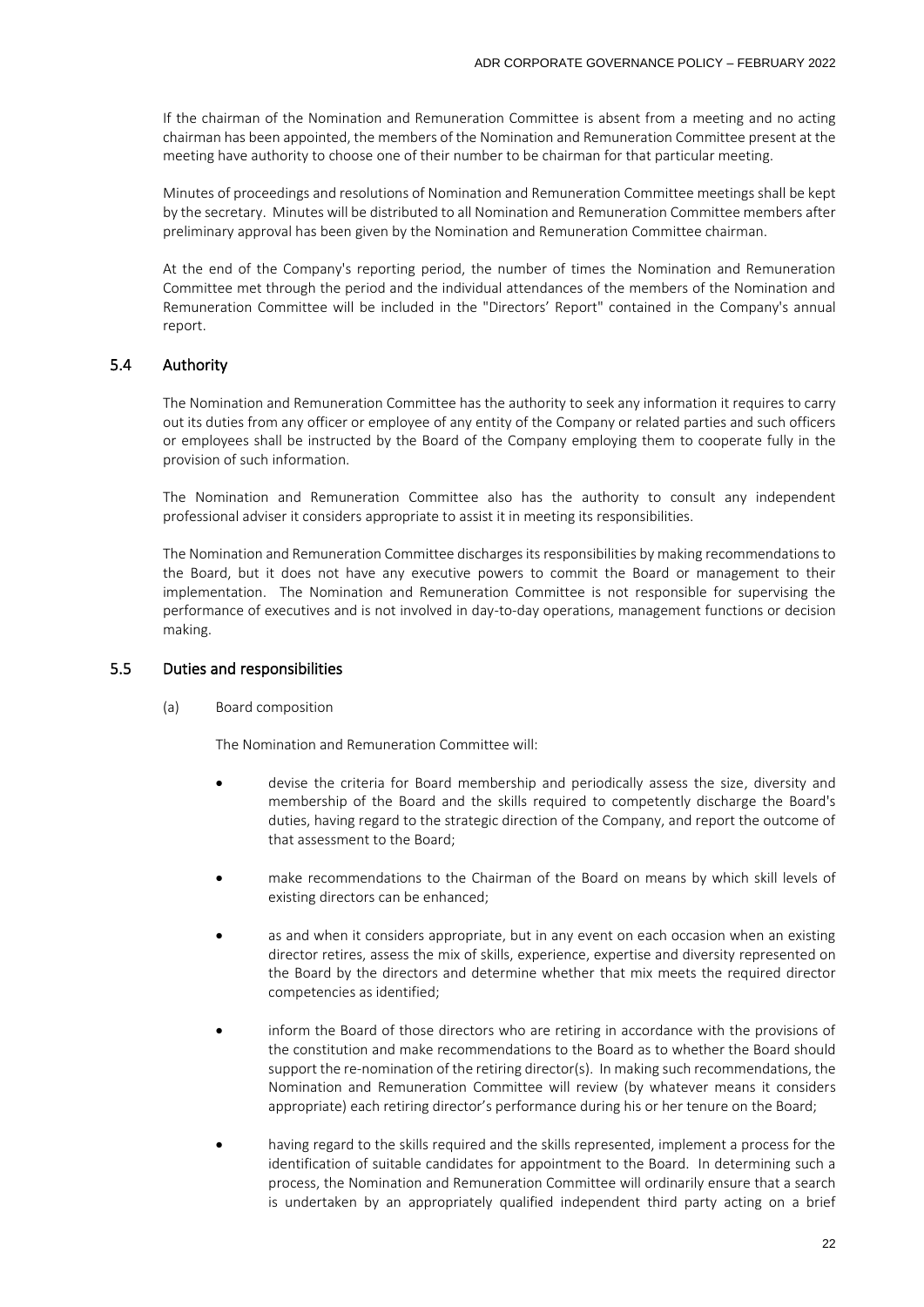prepared by the Nomination and Remuneration Committee which identifies the skills sought;

- make recommendations to the Board on candidates it considers appropriate for appointment;
- ensure that an effective induction process is in place for new directors and regularly review this process for its effectiveness;
- regularly review whether the directors as a group have the skills, knowledge and familiarity with the Company and its operating environment required to fulfil their role on the Board and on Board committees effectively and, where any gaps are identified, consider what training or development could be undertaken to fill those gaps;
- review fees payable to non-executive directors of the Board; and
- review Board and CEO succession planning and advise the Board of any progress.

A member of the Nomination and Remuneration Committee shall not participate in the review of his or her own performance.

(b) Executive remuneration policy

The Nomination and Remuneration Committee will:

- review and report upon the Company's policy for determining executive remuneration, and any amendments to that policy proposed from time to time;
- review the on-going appropriateness and relevance of the executive remuneration policy and other executive benefit programs; and
- oversee the implementation of this remuneration policy within the Company.
- (c) Executive directors and senior management

The Nomination and Remuneration Committee will:

- consider and make recommendations to the Board on the entire specific remuneration for each executive director (including base pay, incentive payments, equity awards, retirement rights, service contracts). The Nomination and Remuneration Committee will need to determine whether any shareholder approvals are required; and
- review and report upon the proposed remuneration (including incentive awards, equity awards and service contracts) of "Chief" level executives, and as appropriate, other executive directors.

#### (d) Executive incentive plans

The Nomination and Remuneration Committee will:

- review and report upon the design of all executive incentive plans; and
- review and report upon the total proposed payments from each executive incentive plan.
- (e) Equity Based Plans

The Nomination and Remuneration Committee will: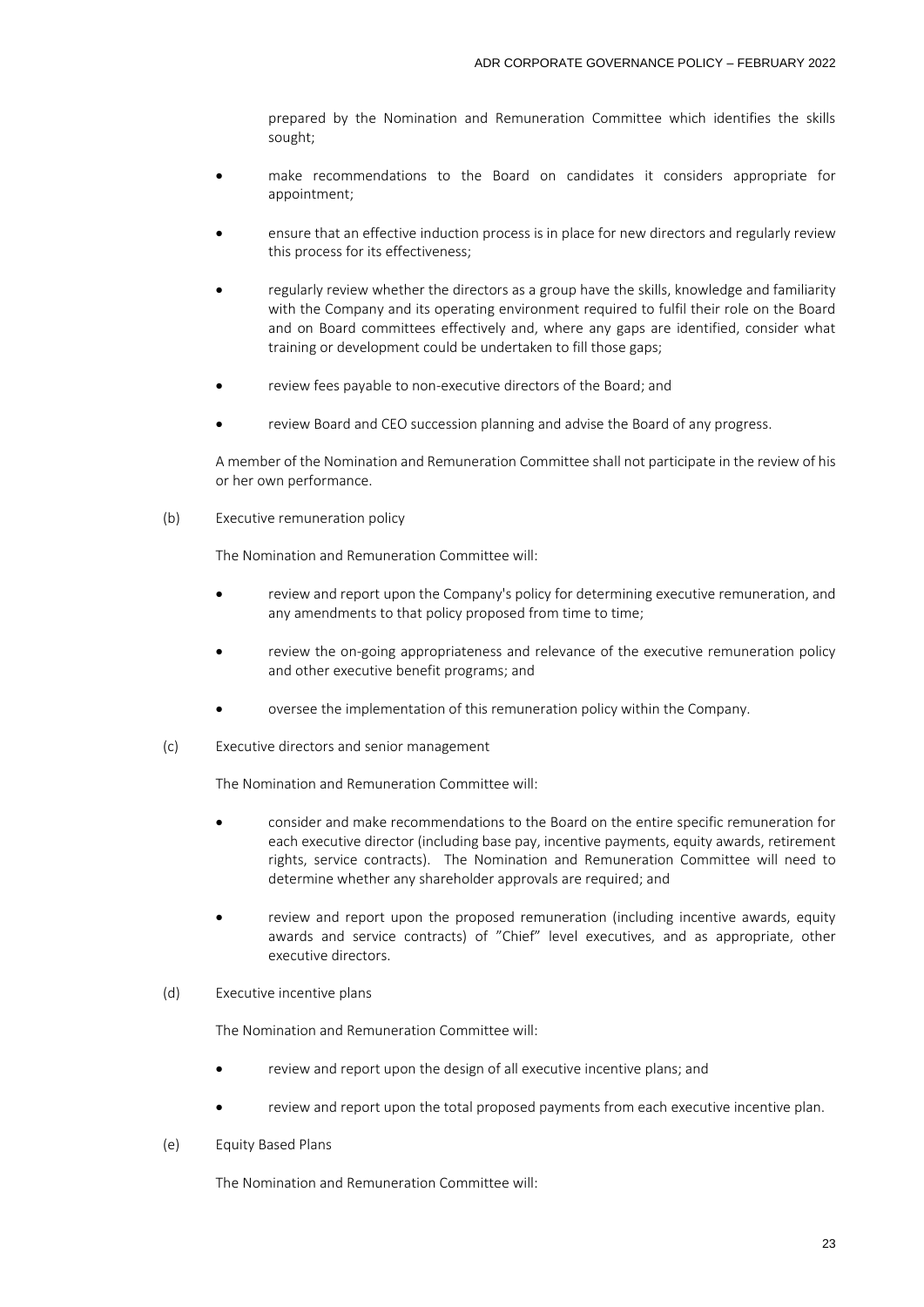- review and report upon the design of all equity-based plans;
- ensure that payment of equity-based executive remuneration is made in accordance with thresholds approved by shareholders;
- continually review all plans under review in light of legislative, regulatory and market developments;
- for each equity-based plan, recommend to the Board whether awards should be made under that plan;
- review and recommend proposed awards under each plan;
- in addition to considering awards to executive directors and "Chief" level executives, review and recommend proposed awards under each plan on an individual basis for executives as required under the rules governing each plan or as determined by the Nomination and Remuneration Committee; and
- review and make recommendations about performance criteria for each equity-based plan.
- (f) Approvals

The Nomination and Remuneration Committee must, if requested by the Board, review and report to the Board upon proposals concerning:

- changes to the remuneration or contract terms of executive directors and "Chief" level executives and, as appropriate, other executive directors;
- the design of new, or amendments to current, equity–based plans or executive cash-based incentive plans;
- the total level of remuneration proposed from equity-based plans or executive cash-based incentive plans; and
- termination payments to the Chief Executive Officer, "Chief" level executives and, as appropriate, other executive directors. Termination payments to other departing executives should be reported to the Nomination and Remuneration Committee at its next meeting.

# 5.6 Fees and expenses

Nomination and Remuneration Committee members are not entitled to receive any additional remuneration for their role as members of the Nomination and Remuneration Committee. Directors' fees are set to include membership of any Board committees.

The reasonable expenses incurred by Nomination and Remuneration Committee members in discharging their obligations and attending Nomination and Remuneration Committee meetings will be reimbursed by the Company, consistent with Company policies which are established from time to time.

# 5.7 Review of terms of reference

The Nomination and Remuneration Committee's terms of reference are reviewed annually by the Nomination and Remuneration Committee to ensure they remain consistent with the Nomination and Remuneration Committee's authority, objectives and responsibilities. Any significant changes to the terms of reference are to be recommended by the Nomination and Remuneration Committee to the Board for approval.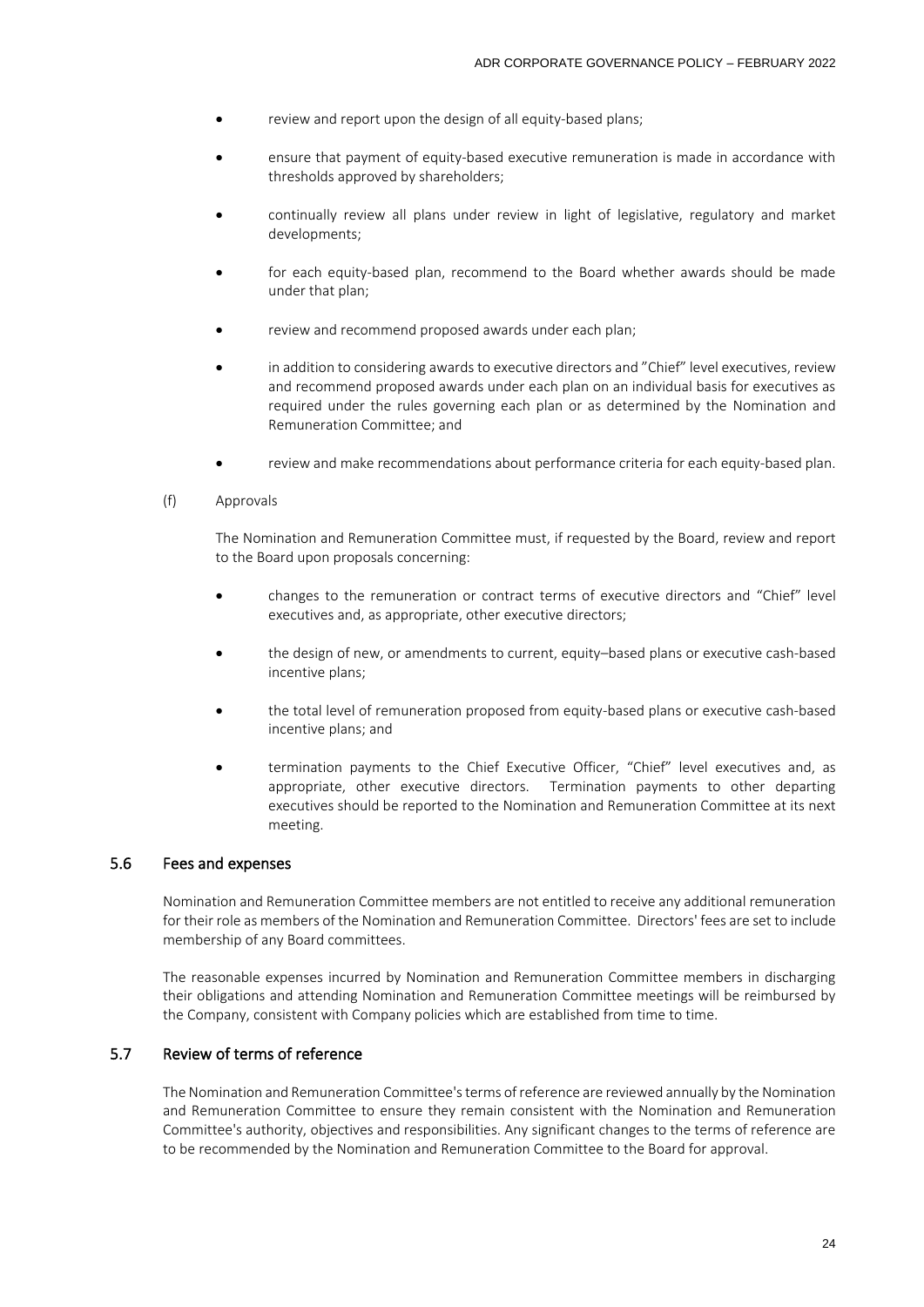# 5.8 Distribution of terms of reference

Key features of the Nomination and Remuneration Committee's terms of reference are included in the "Directors' Report" contained in the Company's annual report.

# 6. Supplementary policies (including Code of Conduct)

# 6.1 Code of Conduct

Directors, management and staff are expected to perform their duties in a professional manner and act with the utmost integrity, objectivity and in accordance with appropriate ethical standards in all dealings with each other, the Company, customers, suppliers and the community, striving at all times to enhance the reputation and performance of the Company. All directors and employees are required to abide by laws and regulations, to respect confidentiality and the proper handling of information.

The Company's Code of Conduct consists of the following principles:

- » The Company will conduct its business operations ethically, responsibly and with full regard to and compliance with all legal obligations of the Company.
- » The Company's employees, contractors and agents:
	- will strive to the utmost of their abilities to deliver quality services to meet customers' needs and to treat customers with respect, courtesy and a caring attitude toward their business requirements;
	- will present themselves in a fit and tidy condition for work and be fully equipped to perform their work safely and competently;
	- will, when working for customers, adhere to all workplace and occupational health and safety requirements, work instructions and directives and will refrain from any irresponsible, negligent or unsafe actions or work;
	- are expected to work in a supportive and cooperative manner, and the Company will not condone any form of harassment of fellow workers. All cases of harassment will be promptly resolved through counselling and conciliation processes;
	- will not knowingly reveal confidential information, trade secrets or information concerning intellectual property or practices, which could be injurious to customers or the Company's own business interests.
- » The Company encourages the reporting of unlawful/unethical behaviour by its directors, employees, contractors and agents and will actively promote ethical behaviour and protection for those who report violations in good faith as outlined in the Company's Whistleblower Policy.
- » The Company encourages individuals to join appropriate organisations and associations that can effectively represent their work interests.
- » The Company will communicate the code of conduct to all its employees, contractors and agents.

The Board will be informed of and review any material breach of the Code of Conduct.

# 6.2 Standards of Conduct

The Company has established the following Standards of Conduct within the principles of the Code of Conduct, with which it expects all employees to comply.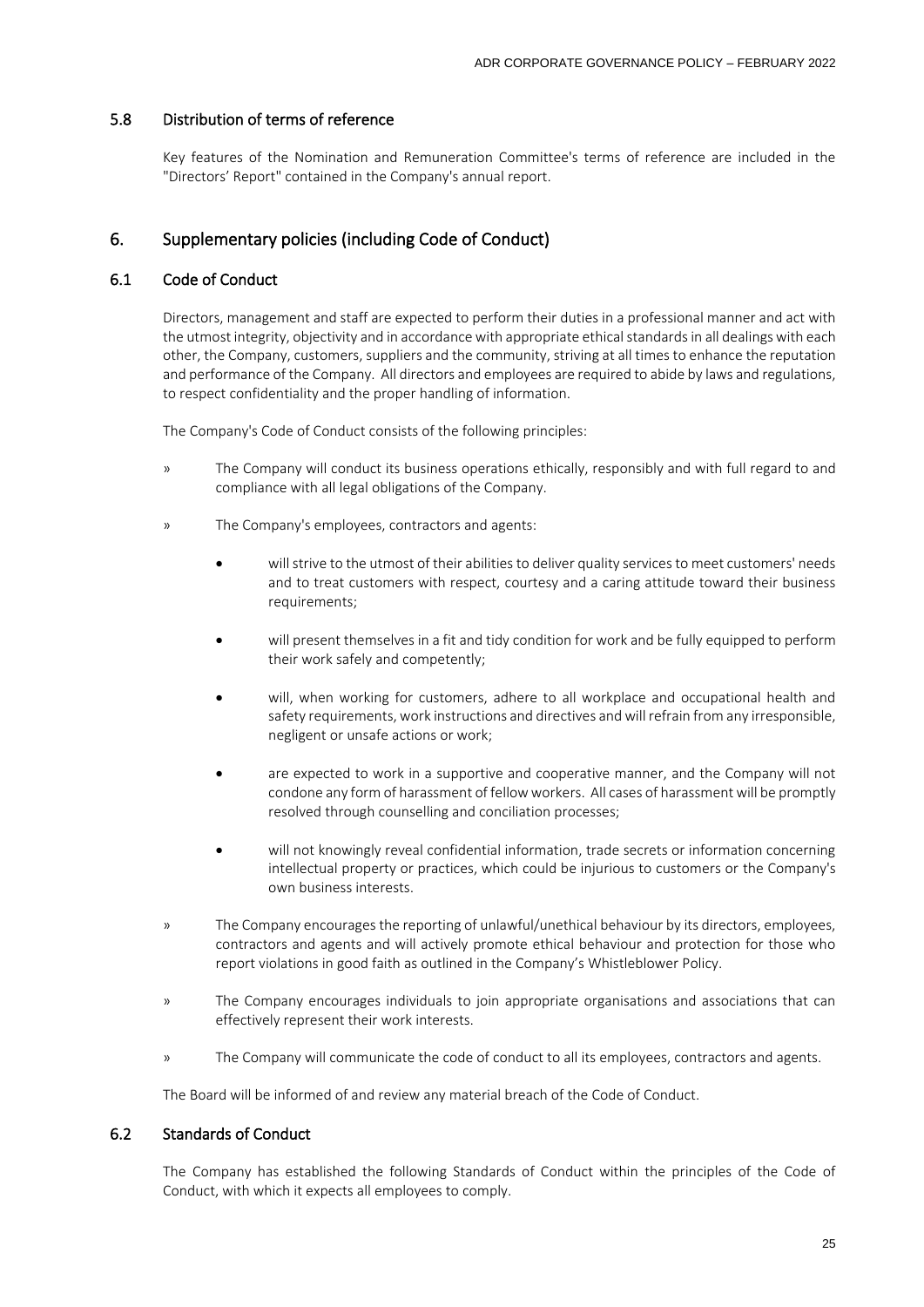# (a) Private work

Employees may not engage in work unrelated to the Company's activities in their own time unless agreed to and approved in writing by the Company. However, such work must not interfere with or affect the efficiency of the performance of the employee's normal Company duties.

Employees must not carry out any work or activity that draws upon the resources of the Company or that has any association with the Company for private profit or material gain. Employees may be dismissed for undertaking such action.

Acceptance of paid employment during periods of recreation, sick or long service leave is not permitted and employees may be dismissed for breach of this requirement.

(b) Defence reserves and civic duties

The Company recognises that employees with "defence reserve" status may be required to participate in exercises on an annual basis or to travel overseas to fulfil defence obligations. Paid or unpaid leave to attend to such commitments may be granted after considering each application, which shall be determined by the Chairman.

Paid or unpaid leave may be available for some recognised civic duties such as local government appointments, emergency services and similar volunteer work. Each case will be determined on its merits by the immediate/local manager.

(c) Use of the Company's motor vehicles

It may be necessary, as part of their job function, for employees to use a Company vehicle. Such vehicles can be used on work-related business and for limited private purposes, such as taking the employee's family shopping. The vehicle must be left locked and parked safely while not in use and kept in a clean and tidy state.

(d) Absence from duty

Employees unable to report to work for any reason must advise their manager before the shift starts or as early in the day/shift as possible, giving the reason for the absence and its probable duration. If the anticipated length of the absence is not known immediately, (eg. pending the advice of a doctor) employees should arrange for their manager to be kept informed of progress. The appropriate leave application must be completed immediately upon return to work.

(e) Absence from the workplace

When it is necessary for an employee to leave the workplace for any reason, their manager must be informed.

(f) Punctuality

If an emergency prevents the employee from starting work on time, at either the beginning of work or after a break, the employee must contact either his or her manager or the customer (as the case may be) or both as soon possible to explain the circumstances.

(g) Confidential work and Company property

Confidentiality must be strictly observed and confidential information must not be disclosed unless it is appropriate in the normal course of the employee's duties. Any unauthorised disclosure of confidential information will result in disciplinary action. Employees are prohibited from removing Company documents or information (in whatever form) from Company premises or vehicles without authority. All Company property must be returned to the Company upon an employee ceasing employment with the Company.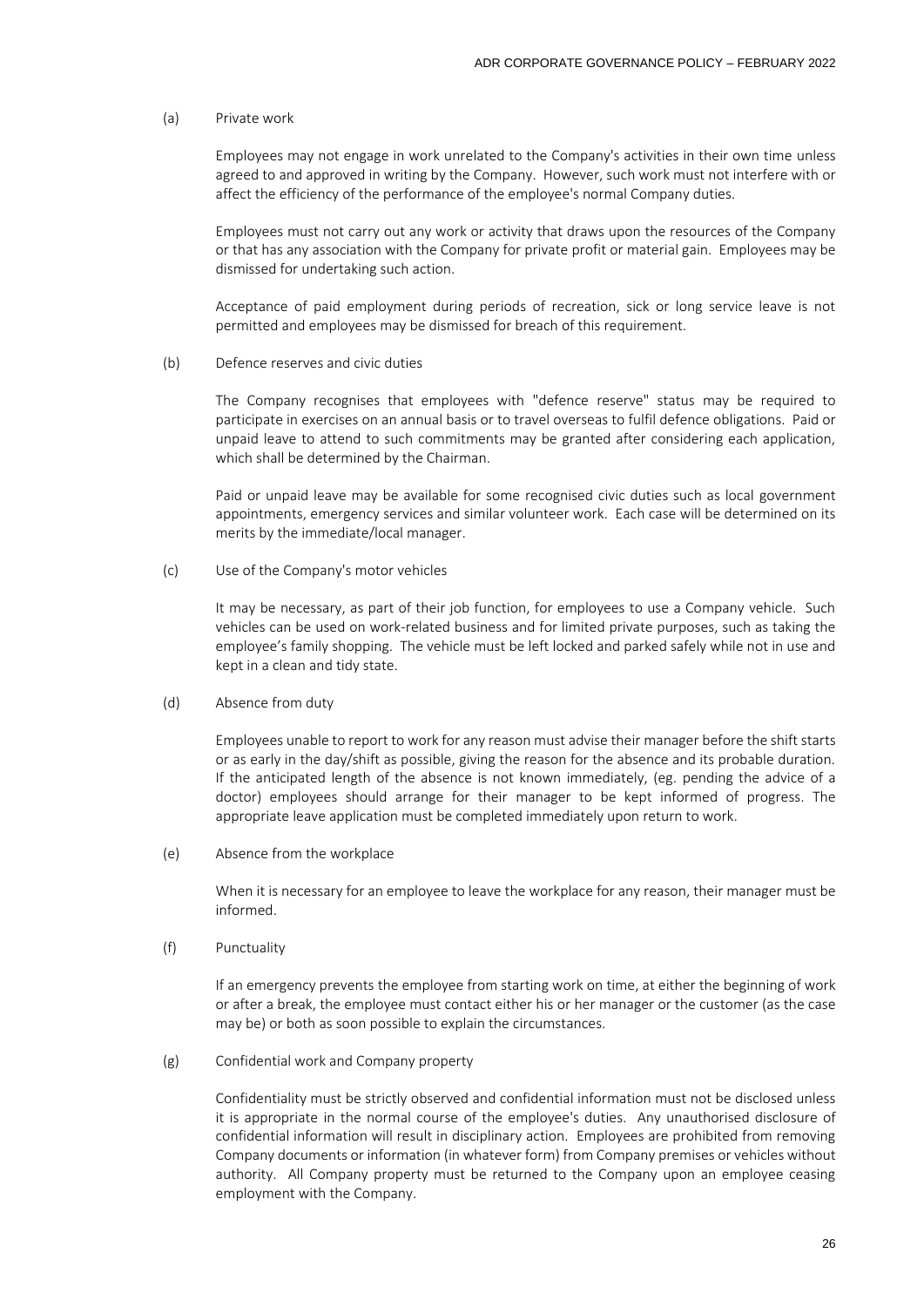(h) Respect and care for the property of others

All employees must demonstrate respect and consideration for the property and belongings of others (the Company, a colleague, the customer or the general public). Employees shall not damage, tamper with, remove or steal property or belongings which are not their own. Any employee proven to have done so will be subject to the Company's disciplinary process, which may result in the employee's dismissal and/or criminal and civil action being taken against him or her.

# 6.3 Conflict of interest

Employees must avoid any circumstances which may lead to a conflict of interest between their personal or their family's private interests or activities and the interests or activities of the Company.

Employees must declare any such circumstances so that either proper approval to continue those interests or activities can be given or the conflict may be avoided.

Such matters may include:

- » employees and/or their families benefiting from a business transaction that rightfully should be made available to the Company;
- » personal transactions, situations or involvement in which employees and/or their family's personal interests actually conflict or have the appearance of conflicting with those of the Company or its related parties (e.g. interests in companies in competition with the Company);
- » employees engaging in other employment or activity that prevents or restricts the employees from performing to their best ability;
- » Company information of a confidential nature being used or disclosed without proper authorisation; and
- » business actions which have the potential to embarrass or harm an employee or the Company.

# 6.4 Anti-bribery and Corruption Policy

The Company is committed to the highest levels of ethical behaviour and has a zero tolerance for bribery or corruption in any form, whether from Employees or third parties who provide services to or on behalf of the Company. Serious criminal and civil penalties may be incurred and reputational damage may be done if the organisation is involved in bribery or corruption.

The Company complies with anti-bribery and corruption laws in all markets and jurisdictions in which the Company operates, including but not limited to the *Criminal Code Act 1995* (Cth), the *Anti-Money Laundering and Counter Terrorism Financing Act 2006* (Cth), the *Anti-Money Laundering and Counter-Terrorism Financing Amendment Act 2017* (Cth), and the *US Foreign Corrupt Practices Act 1977*.

The Company will:

- deal with others in a way that is fair, and will not engage in deceptive practices;
- conduct all business in an honest and ethical manner;
- not permit bribery or corrupt practices in any form (whether direct or indirect);
- not be involved in any financial transactions derived from or proposed to be used for criminal activities;
- resist efforts made by others to improperly influence any decision-making process in order to achieve any personal or business advantage not legitimately due;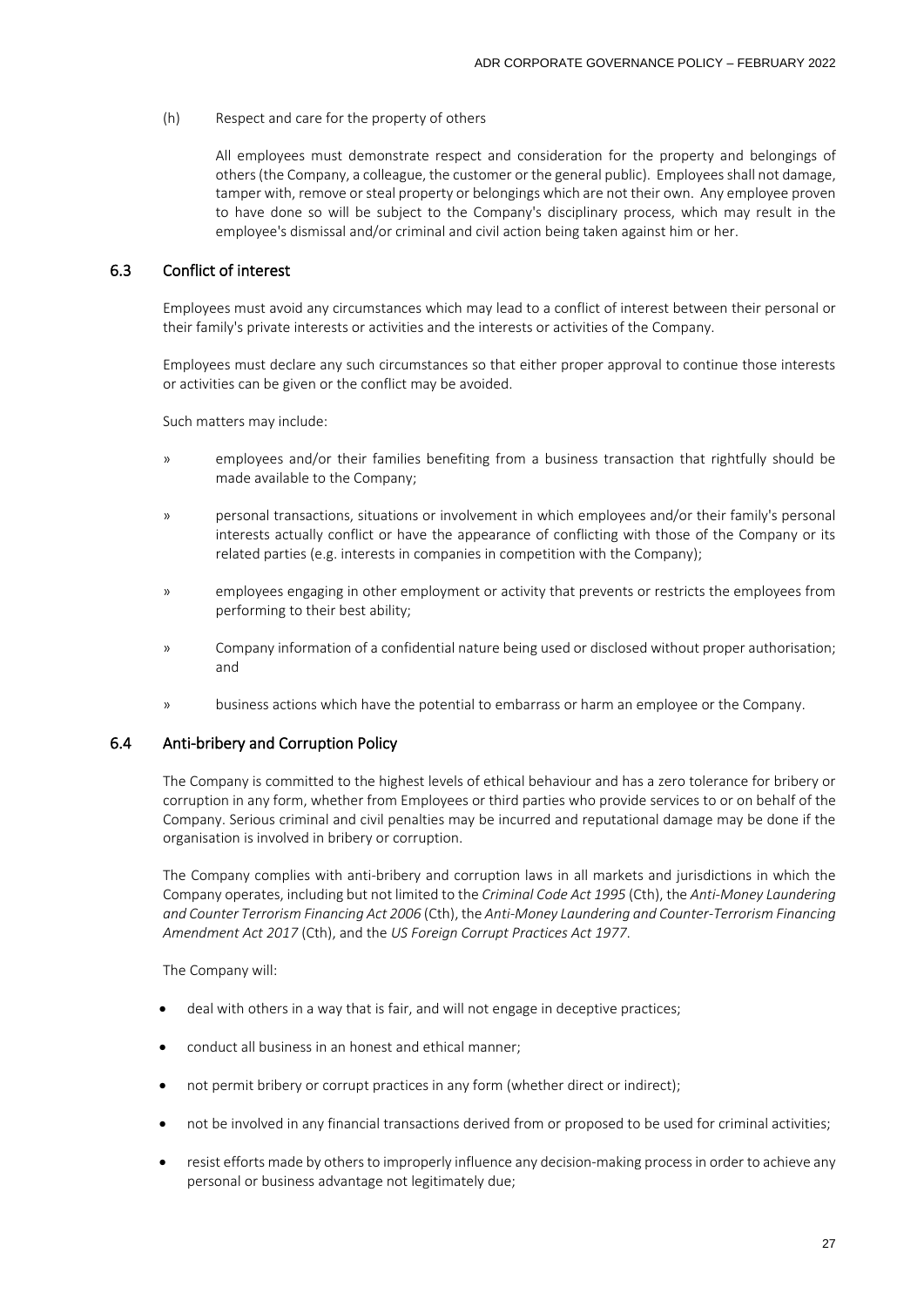- expect all of its agents, contractors, suppliers, and each third party with which the Company does business to act in accordance with this anti-bribery and corruption policy, and implement and enforce their own effective systems to counter bribery and corruption;
- periodically review this policy to check that it is operating effectively and whether any changes are required to the policy.

No Employee, or a third party who provides services to or on behalf of the Company, may give, offer or receive a bribe or secret commission in order to obtain an advantage for the Company or themselves. A 'bribe' means anything of value given or offered for the purposes of obtaining or retaining business, or for any other improper purpose or business advantage. A benefit may constitute a bribe whether offered to a government official, a private individual, or a company, whether offered directly or through an intermediary.

Facilitation payments (that is, payments made to secure or speed up a routine governmental function, such as payments to expedite the clearance of goods through customs) must not be paid unless they are the payment of fees approved by a government or regulatory authority that are described on an official government website.

If an Employee or third-party suspects that a bribe or facilitation payment has been made or offered, it should immediately be reported to their manager or in accordance with the Company's Whistleblower Policy.

Employees should note that, aside from disciplinary action by the Company, they may face serious criminal penalties for engaging in bribery or corruption.

Consistent with its obligations under the law, the Company will cooperate with any investigation by law enforcement or regulatory authorities into suspected bribery by an Employee.

This prohibitive conduct described in this section 8 does not include a monetary or in-kind donation or grant for a legitimate charitable purpose which brings no tangible benefit to the Company or an individual Employee.

The Company will provide Employees with appropriate training so that they know how to recognise and deal with these issues.

The Board will be informed of and review any material breach of this policy.

#### 6.5 Gifts, Hospitality and Entertainment Policy

Employees must exercise care when giving or receiving gifts, hospitality or entertainment to ensure that it is legally and ethically appropriate.

'Gifts' can include cash, cash equivalents (such as gift cards), or other items of value. 'Hospitality' includes dining and accommodation. 'Entertainment' includes attendance at concerts, plays, and sporting events amongst other activities.

Employees must not offer, give or receive gifts, hospitality or entertainment from a third party unless:

- it would not influence the behaviour of the other party;
- it is in line with common, legitimate, local business practises;
- it is appropriate in the circumstances;
- it is not a gift in the form of cash or a cash equivalent;
- it is not a benefit which has been frequently given;
- it is not of unreasonably high monetary value; and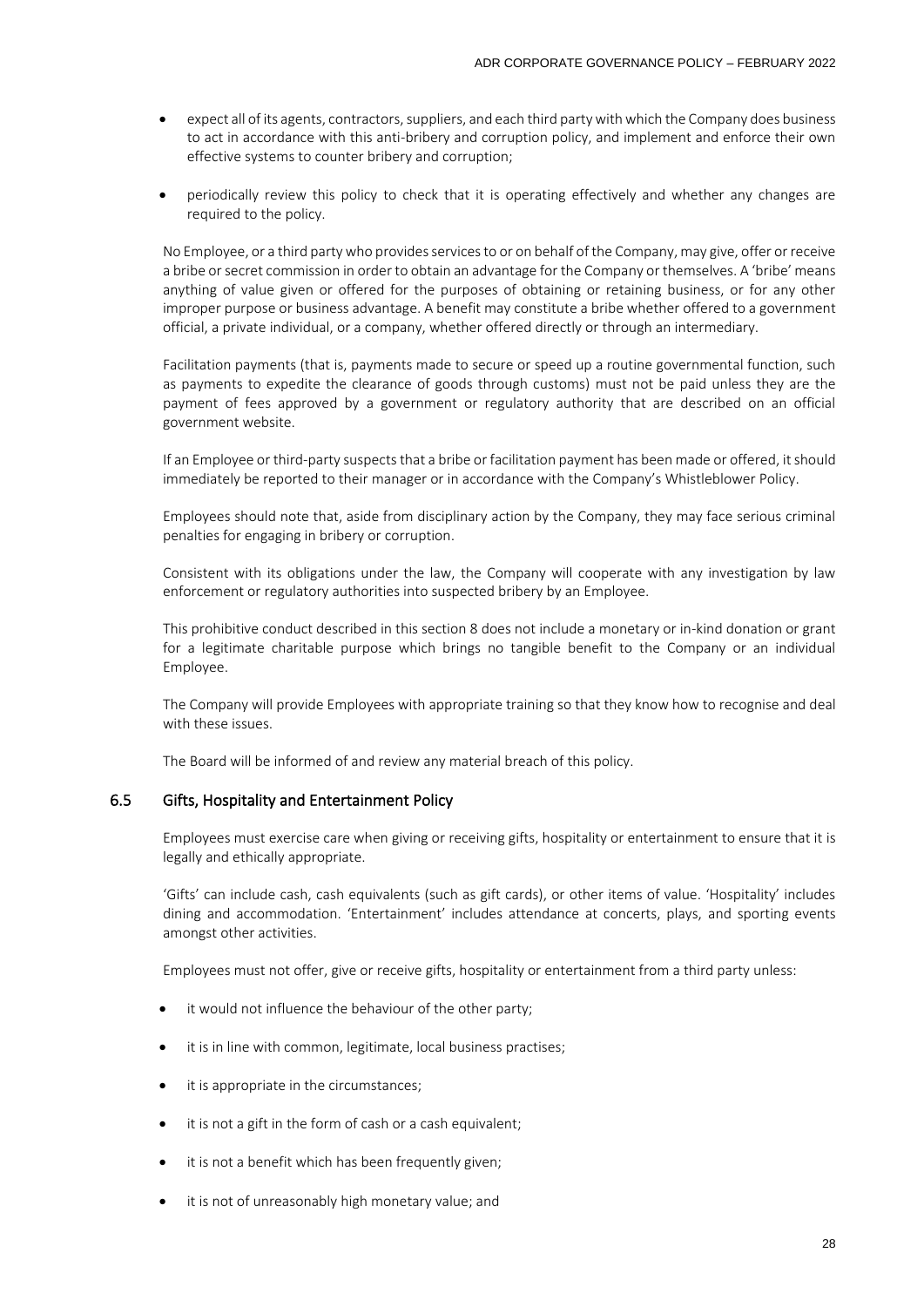it would not damage the Company's reputation if publicised.

If there is any doubt as to these requirements, the gift, hospitality or entertainment should not be offered or accepted.

Employees must not solicit gifts, hospitality or entertainment from a third party.

Any gifts, hospitality or entertainment given or received which exceed A\$200 in value must be reported to the Company Secretary for recording in the Company's Gifts and Entertainment Register and periodic reporting to the Board.

#### 6.6 Donations and Sponsorships

The Company does not make political donations. Employees may make donations in their capacity as private individuals only.

The Company may provide sponsorships to organisations or events. Employees must ensure that such sponsorships are provided for a legitimate business objective and could not be perceived as being for the purpose of obtaining or retaining an undue benefit or advantage for the Company or any Employee or related individuals.

All Company donations and sponsorships must be pre-approved by the Chief Executive Officer.

# 6.7 Disclosures to the Investment Community

(a) Background

As part of our overall policy of open disclosure, the Company ensures that all material communications regarding its operations are made available to all interested stakeholders in a timely fashion. To ensure that information about or concerning the Company which is to be given to the news media is timely, accurate, consistent, appropriate and conforms with Company policy, no public statement may be made on any matter concerning the Company's work, employees or customers except in accordance with this policy.

The ASX Listing Rules and the Corporations Act require listed companies to immediately advise ASX of any material information which is price sensitive (unless one of the exceptions applies).

#### (b) Board policy on disclosure

The Board is aware of its continuous disclosure obligations in respect of material information, and embraces the principle of providing access to that information to the widest audience.

To ensure that these principles are appropriately actioned, the Board has in place a Communications and Disclosure Policy specifying processes to ensure the Company complies with continuous disclosure requirements.

To safeguard against inadvertent disclosure of price sensitive information, the Board has agreed to keep to a minimum the number of directors and staff authorised to speak on the Company's behalf. Company spokespeople and communications guidelines are set out in the Company's Communications and Disclosure Policy. In addition, to ensure that the Board has timely visibility of the nature and quality of the information being disclosed to the market and the frequency of such disclosures, all directors are registered under the Company's ASX online portal to receive notification of all market announcements.

The Company has determined that the Company Secretary must be made aware of any information disclosures in advance, including information to be presented at private briefings. This will minimise the risk of breaching the continuous disclosure requirements.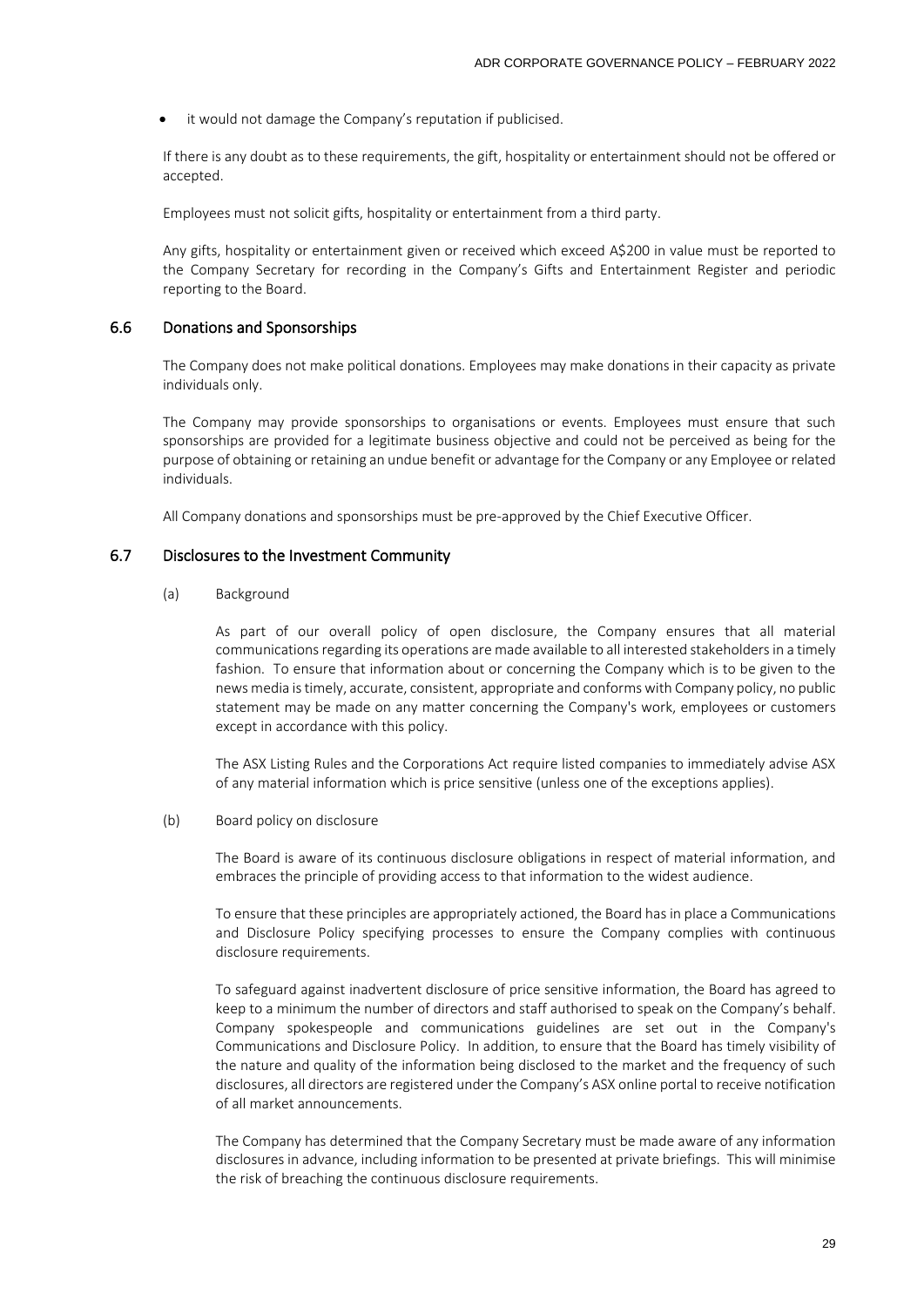The Company Secretary is responsible for:

- ensuring that the Chairman and the Chief Executive Officer are aware of new and substantive information that may be required by the ASX Listing Rules and the law to be publicly released through ASX before disclosing it to any person, including analysts, investors and others outside the Company;
- ensuring that all information released through ASX is promptly made available to its bankers and other parties to whom it has a similar reporting responsibility;
- the further dissemination of information, after it has been released through ASX, to investors and other interested parties;
- posting such information on the Company's website immediately after ASX confirms that it has received such announcements;
- reviewing all briefings and discussions with media representatives, analysts and major shareholders, to check whether any price sensitive information has been inadvertently disclosed. If so, to immediately announce the information through ASX.

Responses to enquiries from market analysts are to be confined to errors in factual information and underlying assumptions. Earnings expectations are to be managed by using the continuous disclosure regime and any change to expectations is to be made by ASX announcement before commenting to anyone outside the Company.

# 6.8 Shareholder communications strategy

The Board acknowledges the need for effective communications with, and to respect the rights of, shareholders and has adopted the following strategy:

- » shareholder meetings are structured to provide effective communication to shareholders and allow reasonable opportunity for informed shareholder participation;
- » substantive resolutions at a meeting of shareholders will be decided by a poll;
- » the external auditor attends the AGM and is available to respond to shareholder questionsin relation to any audit related questions;
- » if a shareholder is unable to attend the AGM they may pose questions to the Company via email communication (please refer to the Company's website) or by written or telephone correspondence to the Company Secretary, and where appropriate these questions may be answered at the AGM, either by being read out and then responded to at the AGM or by providing a transcript of the question and a written answer at the meeting;
- » the Company's share registry enables shareholders to elect to receive electronic communications;
- » the Company's annual report is available online and in hard copy form at shareholder request;
- » in addition to the annual report, the Company issues a report with the release of the half-year and full-year financial results, which is available online;
- » the Company posts on its website all relevant announcements made to the market (including information used for analyst briefings and press releases) after they have been released to ASX;
- » the Company posts on its website all of its relevant corporate governance information, including the following information:
	- an overview of the Company's current business;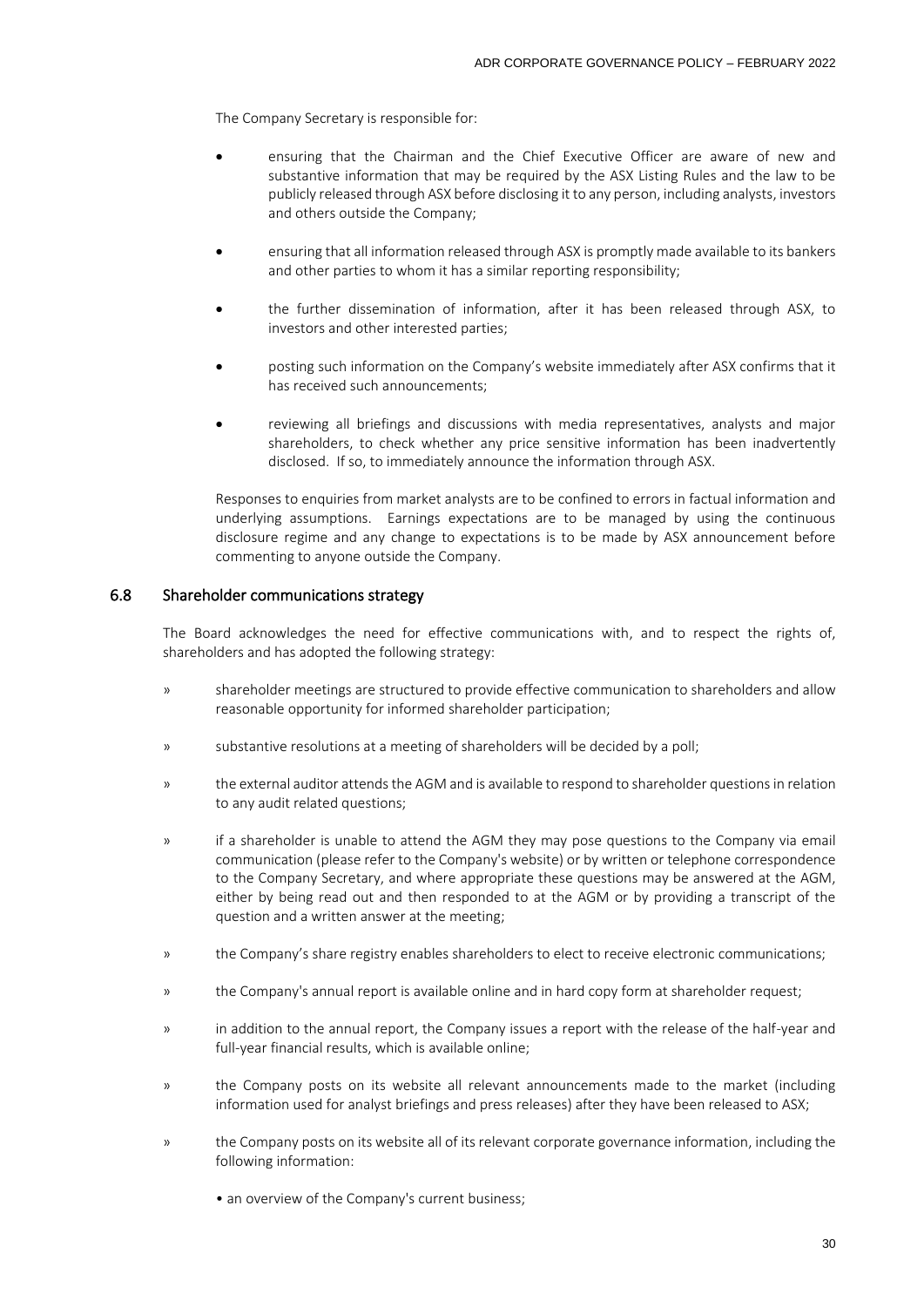- a description of how the Company is structured;
- a summary of the Company's history;

• once they are known, the time, venue and other relevant details for results presentations and the AGM;

- copies of media releases the Company makes;
- contact details for enquiries from security holders, analysts or the media;
- contact details for its share registry;

• the names, photographs and brief biographical information for each of its directors and senior executives;

- its constitution, its Board charter and the charters of each of its Board committees;
- the corporate governance policies and any other relevant corporate governance materials;
- copies of its annual reports and financial statements;
- copies of its announcements to ASX;
- copies of notices of meetings of security holders and any accompanying documents;

• webcasts and/or transcripts of investor or analyst presentations and copies of any materials distributed at those presentations;

- » the Company will disclose on its website whether it has any material exposure to economic, environmental and social sustainability risks, and if it does, how it manages or intends to manage those risks – especially where those risks could affect the Company's achievement of its financial performance or outcomes disclosed;
- » where possible, the Company will post advance notification of significant group briefings (e.g. results announcements) through the Company's website and social media; and
- » general shareholder questions may be posed to the Company and/or its share registry via email communication (please refer to the Company's website) or by written or telephone correspondence to the Company Secretary or its share registry as applicable.

# 6.9 Directors and Board performance evaluation

The Chairman of the Board has authority (including use of third party advisers or tools) to develop key performance indicators for Board members to assess the performance of the Board as a whole, their own performance and the performance of each of their fellow directors.

A sample of such issues is as follows:

- (a) Board General
	- Board agenda and papers
	- Conduct of Board meetings
	- Committee structure and performance
	- Effectiveness of Board working together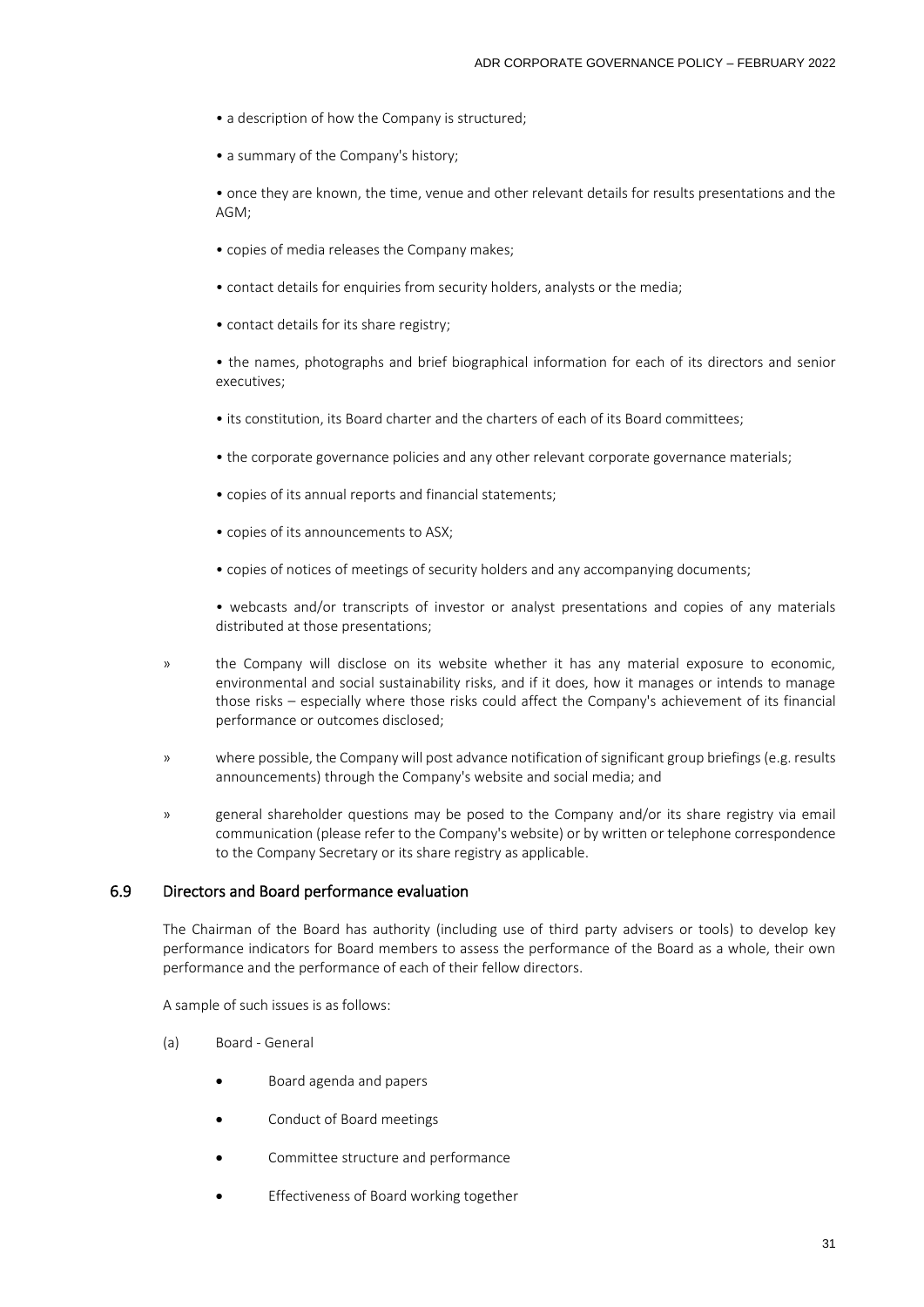- Relationships with senior executives
- Relationships with shareholders
- Conduct of the AGM and other shareholder meetings
- (b) Board Activities
	- Quality of strategy and performance indicators
	- Adequacy of risk management practices
	- Corporate governance practices
	- Performance of Auditor
	- Quality of management presentations
	- Management disclosure of key information
- (c) Individual performance evaluations
	- Contribution of individual directors
	- Performance of senior executives
	- Performance of Company Secretary
- (d) Looking forward
	- Mix of skills current and future requirements
	- Areas for improvement
- (e) Process

The Chairman will have individual meetings with each director and selected senior executives to assess their views on these issues and to identify any areas of concern or opportunity for improvement of performance of the Board and/or individual directors.

The Chairman will provide a summary of his or her findings to the Nomination and Remuneration Committee and to the full Board and is responsible for ensuring that agreed actions are implemented. It is recognised that some findings will be of a sensitive nature and will not be included in the Chairman's report but will be acted upon by the Chairman on a one to one basis.

This process occurs at least once each calendar year and more frequently at the discretion of the Chairman. It is anticipated that the Chairman will undertake this performance evaluation during August and September each year and will report his/her findings to the next Board meeting.

#### 6.10 Senior Management and Board performance evaluation

The Board will regularly review the performance of its senior executives and address any issues that may emerge from that review. The Board has authority to develop key performance indicators for management to assess the performance of each senior executive according to key performance criteria agreed to within the context of each executive's employment contract.